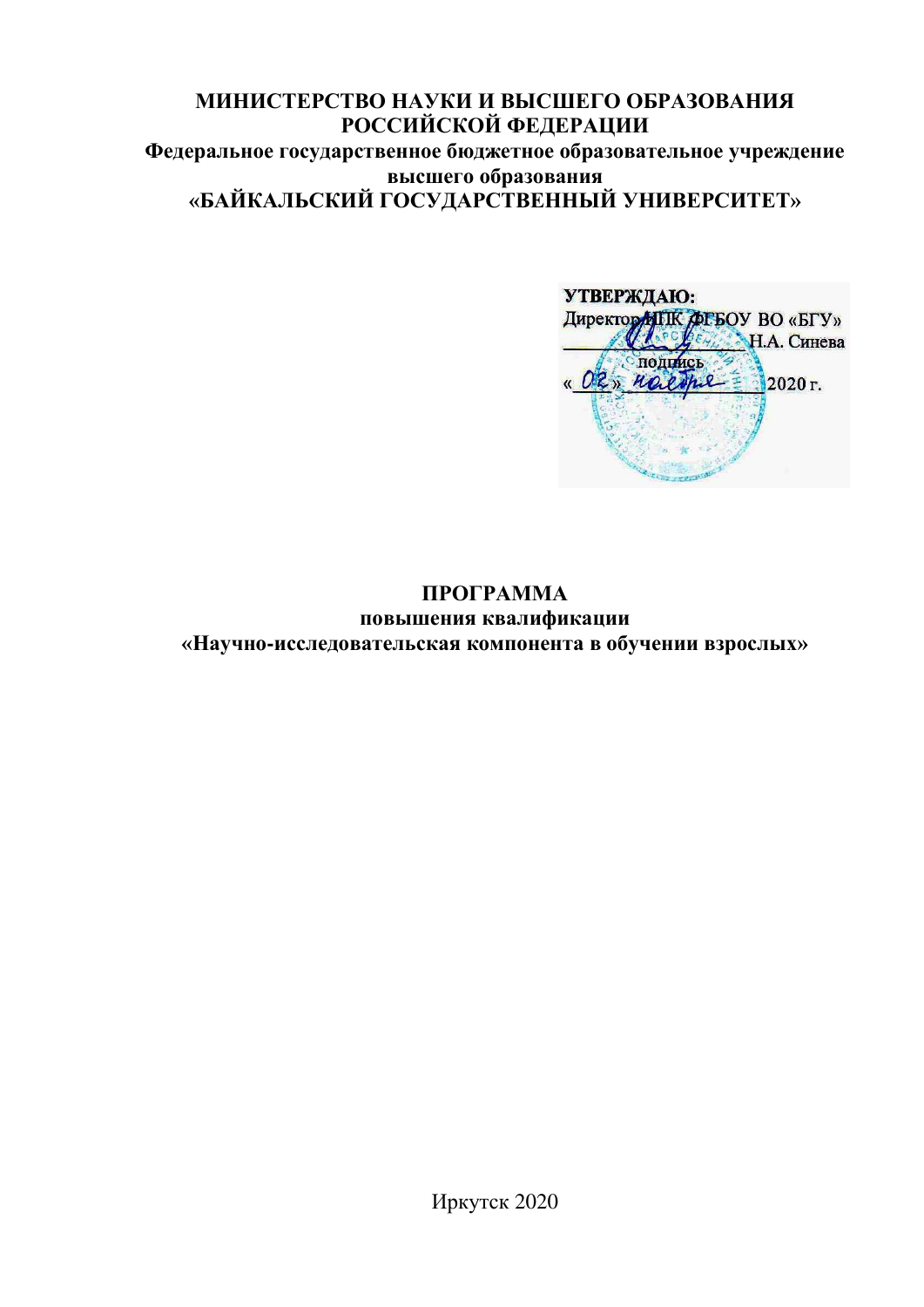#### 1. Аннота**ния**

#### **1.1. Краткая характеристика программы, актуальность и соответствие цели** предоставления субсилии

В новой экономической реальности и глобальных трансформаций возникают новые сценарии профессий и работ, которым нигде не учат. В современном мире знания устаревают очень быстро, также быстро устаревают некоторые профессии. На первый план в этой ситуации выходят такие умения, как: комплексно подходить к решению проблем, критическое мышление, инициативность, творчество. Именно эти умения и навыки остаются с человеком на всю его жизнь и помогают ему переучиваться, находить себя в новых профессиях, адаптироваться к меняющимся условиям жизни. Эти навыки успешно формируются при проведении научных исследований, поэтому внедрение в программы дополнительного профессионального образования научно-исследовательской компоненты соответствует реализации принципа научности в содержании и методах организации обучения. Включение научно-исслеловательской работы в список основных типов залач профессиональной деятельности выпускника в ФГОС  $3++$  еще раз подчеркивает актуальность формирования и развития перечисленных умений и навыков, и поможет тем, кто получает профессиональное образование, ищет новую работу сейчас, в кризис, или в будущем. Автоматизация производства идет непрерывно и повышает роль людей, заставляя их соперничать в творчестве и освоении новых навыков.

Образовательная программа нацелена на овладение современными образовательными технологиями обучения взрослых путем внелрения в лополнительные образовательные программы научно-исследовательской компоненты.

#### 1.2. Цель реализации программы

Целью реализации программы является повышение профессионального уровня научно-педагогических и административно-управленческих работников в части освоения научно-исследовательских компетенций: умения комплексно подходить к решению проблем, применять технологии критического мышления и генерации идей, проявлять инициативность и творчество в процессе подготовки и продвижения результатов научных исследований в мировом научном сообществе и роста наукометрических (библиометрических) показателей.

#### 1.3 Требования к поступающему, для обучения по программе

К освоению программы допускаются лица, имеющие высшее образование и относящиеся к категории научно-педагогических и административно-управленческих работников образовательных организаций.

#### 1.4. Планируемые результаты обучения

Планируемым результатом обучения является преподавание учебных курсов, дисциплин (модулей) или проведение отдельных видов учебных занятий по программам ДПП, а также организация процесса непрерывного обучения непосредственно на рабочем Mecte.

Освоение программы предполагает расширение знаний, формирование и развитие умений и навыков научно-исследовательской работы.

В результате обучения слушатели будут обладать знаниями в различных аспектах научной деятельности:

– проведение исследований и написание статей для изданий, индексируемых в Scopus и Web of Science.

- профессиональные инструменты для работы с научно-технической информацией;
- механизмы отбора научных журналов и изданий для публикации;

— процесс подачи статьи и система рецензирования в международном научном журнале;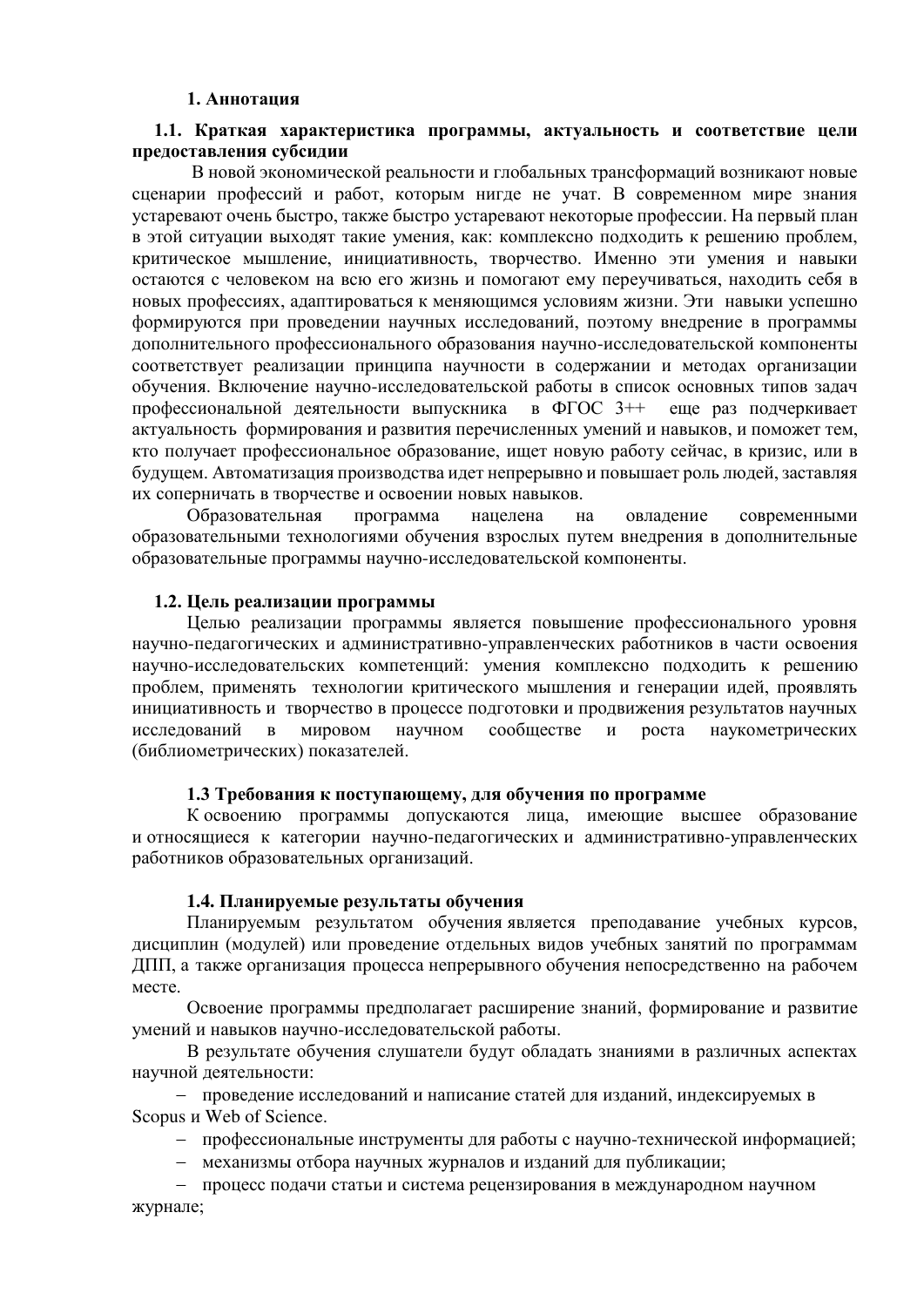- обучение повышению наукометрических показателей НПР (индекс цитируемости, индекс Хирша, импакт-фактор в РИНЦ и в международных базах данных (ORCHID, Scopus Author ID)), возможности продвижения в международных рейтингах.

По итогам обучения слушатели составляют программу научно-методического семинара по вопросам обучения технологиям написания и продвижения научных статей в изданиях Scopus и Web of science, ориентированную на разные целевые аудитории в структурном подразделении вуза или научной организации (лаборатории / кафедре / факультете / Институте и пр.).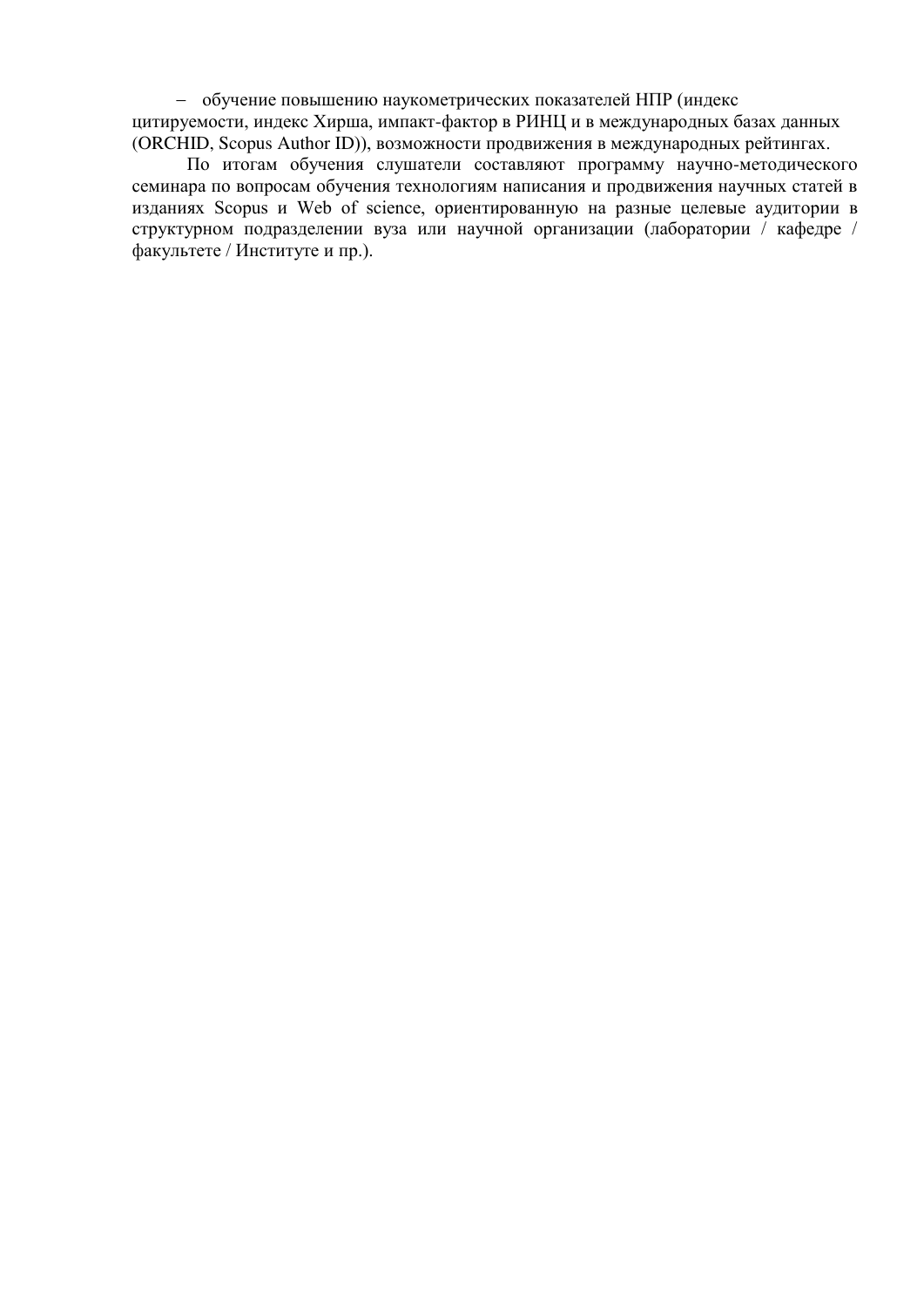#### 2. Содержание программы

## 2.1. Учебный план

#### **Учебный план**

программы повышения квалификации

«Научно-исследовательская компонента в обучении взрослых»

Целью реализации программы является повышение профессионального уровня научнопедагогических и административно-управленческих работников в части подготовки и продвижения результатов научных исследований в мировом научном сообществе и роста наукометрических (библиометрических) показателей.

Категория слушателей (требования к слушателям) – научно-педагогические работники и административно-управленческий персонал образовательных организаций высшего образования и научных организаций.

Продолжительность обучения: 72 часа.

Форма обучения: заочно, с применением дистанционных образовательных технологий.

| $N_2$<br>$\Pi/\Pi$ | Наименование разделов                                                                                                                                                                             | Всего, час.    | В том числе:              |                                                          |                                  |                       |
|--------------------|---------------------------------------------------------------------------------------------------------------------------------------------------------------------------------------------------|----------------|---------------------------|----------------------------------------------------------|----------------------------------|-----------------------|
|                    |                                                                                                                                                                                                   |                | Теоретическое<br>обучение |                                                          | Практик<br>оориенти              | Итоговая<br>аттестаци |
|                    |                                                                                                                                                                                                   |                |                           | лекции практические<br>лабораторны<br>е и др.<br>занятия | рованна<br>я<br>деятельн<br>ость | я                     |
| 1                  | 2                                                                                                                                                                                                 | 3              | 4                         | 5                                                        | 6                                | 7                     |
| $\mathbf 1$        | Модуль 1 «Поиск и обработка научной<br>информации из открытых источников»                                                                                                                         | 6              | 4                         | $\mathfrak{D}$                                           |                                  |                       |
| $\overline{2}$     | Модуль<br>2<br>«Основы<br>критического<br>мышления<br>аргументации.<br>теория<br>И<br>групповой работы<br>Технологии<br>$\Pi$ <sup>O</sup><br>развитию критического мышления и<br>генерации идей» | 10             | 6                         | $\overline{4}$                                           |                                  |                       |
| 3                  | Модуль 3 «Научная публикация:<br><b>OT</b><br>исследования к статье»                                                                                                                              | 16             | 8                         | 8                                                        |                                  |                       |
| $\overline{4}$     | Модуль 4 ««Повышение международной<br>видимости научных исследований»                                                                                                                             | 12             | 6                         | 6                                                        |                                  |                       |
| 5                  | Стажировка                                                                                                                                                                                        | 10             |                           |                                                          | 10                               |                       |
| 6                  | Подготовка проектной работы                                                                                                                                                                       | 16             |                           |                                                          | 16                               |                       |
|                    | Итоговая аттестация (Зачет в форме<br>защиты индивидуального проекта)                                                                                                                             | $\overline{2}$ |                           |                                                          |                                  | $\overline{2}$        |
|                    | Итого                                                                                                                                                                                             | 72             | 22                        | 22                                                       | 26                               | $\overline{2}$        |

#### 2.2. Календарный учебный график

T – теоретическое обучение (лекции, практические занятия, самостоятельная работа и др.)

- С Стажировка
- П Проектная работа
- А Итоговая аттестация

Сводные данные по бюджету времени

|             | Продолжительность $ T -$ теоретическое $ C - C$ тажировка |    |        | $\Pi$ – Проектная   А – Итоговая аттестация |
|-------------|-----------------------------------------------------------|----|--------|---------------------------------------------|
| обучения    | обучение                                                  |    | работа |                                             |
|             |                                                           |    |        |                                             |
|             |                                                           |    |        |                                             |
| 72 часа     | 44                                                        | 10 | ıб     |                                             |
| Итого (час) | 44                                                        | 10 | 10     |                                             |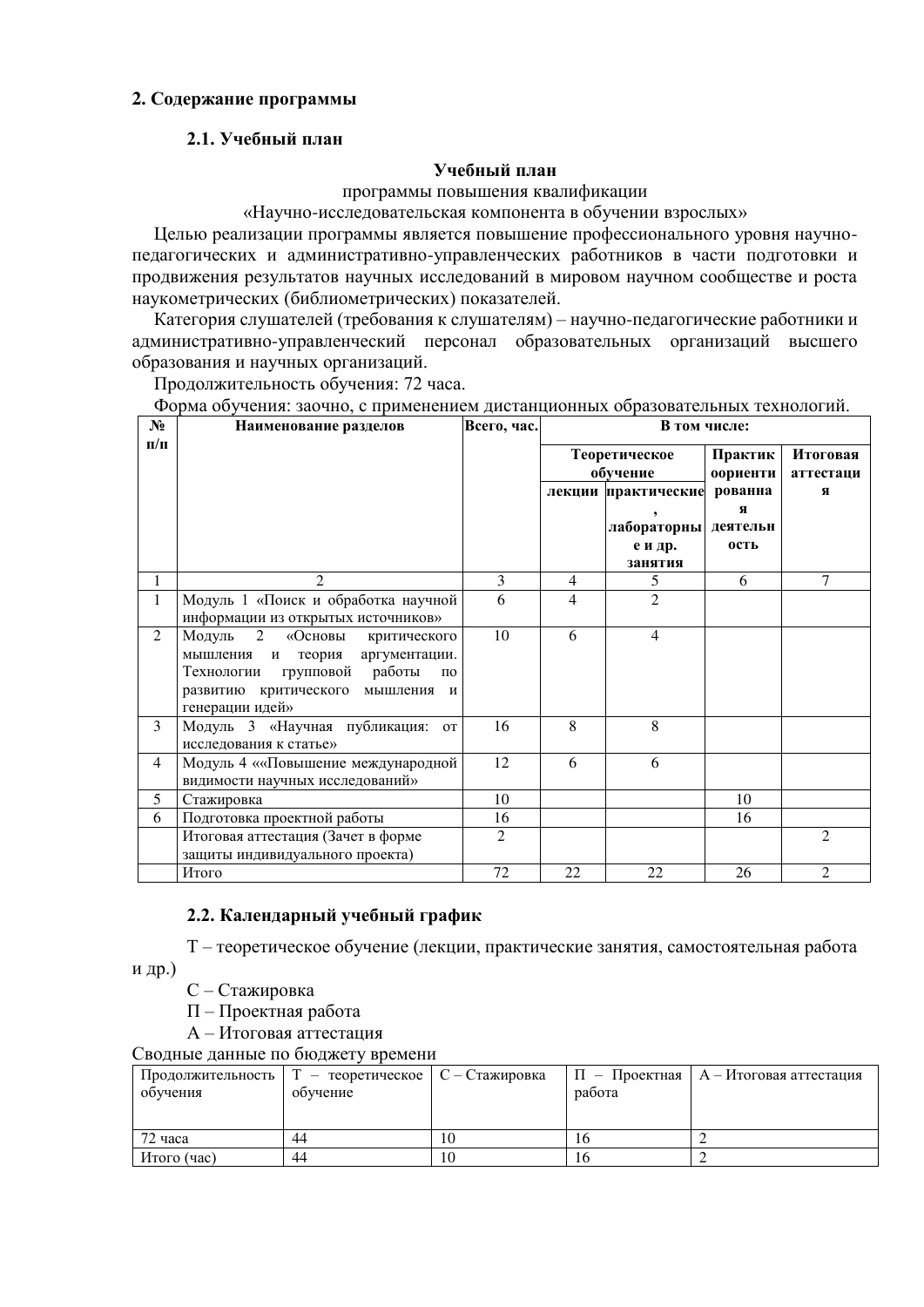# 2.3. Рабочая программа

# Содержание разделов (дисциплин, модулей) и тем

| $N_2$            | Наименование разделов (дисциплин,                                                                                                                                                                                              | Всего, час.      | в том числе:   |                           |                            |                       |
|------------------|--------------------------------------------------------------------------------------------------------------------------------------------------------------------------------------------------------------------------------|------------------|----------------|---------------------------|----------------------------|-----------------------|
| $\Pi/\Pi$        | модулей) и тем                                                                                                                                                                                                                 |                  |                | Теоретическое<br>обучение | Практикоори<br>ентированна | Итоговая<br>аттестаци |
|                  |                                                                                                                                                                                                                                |                  | лекции         | практич.<br>занятия       | Я<br>деятельность          | Я                     |
| $\mathbf{1}$     | $\mathfrak{D}$                                                                                                                                                                                                                 | $\overline{3}$   | $\overline{4}$ | 5                         | 6                          | $\overline{7}$        |
| $\mathbf{1}$     | Модуль 1 «Поиск и обработка научной                                                                                                                                                                                            | 6                | 4              | 2                         |                            |                       |
|                  | информации из открытых источников»                                                                                                                                                                                             |                  |                |                           |                            |                       |
| 1.1              | Тема 1. Характеристика и задачи обзора<br>литературы. Типы обзора литературы по<br>цели и методологии. Последовательность<br>подготовки обзора литературы. Типы<br>научной литературы                                          | $\overline{2}$   | $\overline{2}$ |                           |                            |                       |
| 1.2              | Тема 2. Организация поиска научной<br>литературы. Библиометрический анализ<br>научной литературы. Техника обзора<br>литературы                                                                                                 | $\overline{4}$   | $\overline{2}$ | $\overline{2}$            |                            |                       |
| $\overline{c}$   | «Основы<br>критического<br>Модуль<br>$\boldsymbol{2}$<br>мышления и теория аргументации.<br>групповой<br>Технологии<br>работы<br>$\mathbf{u}$<br>развитию критического мышления и<br>генерации идей»                           | 10               | 6              | 4                         |                            |                       |
| 2.1              | Тема 1. Основы критического мышления                                                                                                                                                                                           | $\boldsymbol{2}$ | 2              |                           |                            |                       |
| $\overline{2.2}$ | Тема 2. Ясное мышление и внедрение<br>научно-исследовательской компоненты в<br>содержание<br>$\, {\bf N}$<br>методы<br>организации<br>непрерывного обучения взрослых                                                           | $\overline{2}$   | $\mathbf{1}$   | 1                         |                            |                       |
| $2.\overline{3}$ | 3.<br>Тема<br>Достоверность<br>источников<br>информации                                                                                                                                                                        | $\overline{2}$   | $\mathbf{1}$   | $\mathbf{1}$              |                            |                       |
| 2.4              | 4.<br>Риторика.<br>Убеждение<br>Тема<br>$\mathbf c$<br>использованием риторики                                                                                                                                                 | $\overline{2}$   | 1              | 1                         |                            |                       |
| 2.5              | 5. Ошибочные рассуждения<br>Тема<br>И<br>когнитивные искажения.                                                                                                                                                                | $\mathbf{1}$     |                | $\mathbf{1}$              |                            |                       |
| 2.6              | Тема 6. Методы активизации учебного<br>процесса и технологии генерирования<br>идей. Брейнстоминг, «6 шляп», стратегия<br>Позиционное<br>обучение.<br>ИДЕАЛ,<br>Технология РКМЧП.                                               | 1                | 1              |                           |                            |                       |
| 3                | Модуль 3 «Научная публикация: от<br>исследования к статье»                                                                                                                                                                     | 16               | 8              | 8                         |                            |                       |
| 3.1              | Тема<br>Подготовка<br>1.<br>статьи<br>для<br>публикации в<br>зарубежных журналах,<br>входящих в международные базы данных<br>of science) Научные<br>Web<br>(Scopus,<br>социальные сети: зачем нужны и как ими<br>пользоваться. | $\overline{4}$   | $\overline{c}$ | $\overline{2}$            |                            |                       |
| 3.2              | Тема 2. Поиск зарубежных издательств<br>публикаций. Иерархия научных<br>лля<br>журналов (признаки «хорошего» журнала,<br>импакт-фактор). Работа с рецензентами и<br>редакторами. Публикационные расходы.                       | $\overline{4}$   | $\overline{2}$ | $\overline{2}$            |                            |                       |
| 3.3              | Тема 3. Написание качественной научной<br>статьи: проблемы, пути решения, советы<br>авторам. Опыт и практические примеры.                                                                                                      | $\overline{4}$   | $\overline{2}$ | $\overline{2}$            |                            |                       |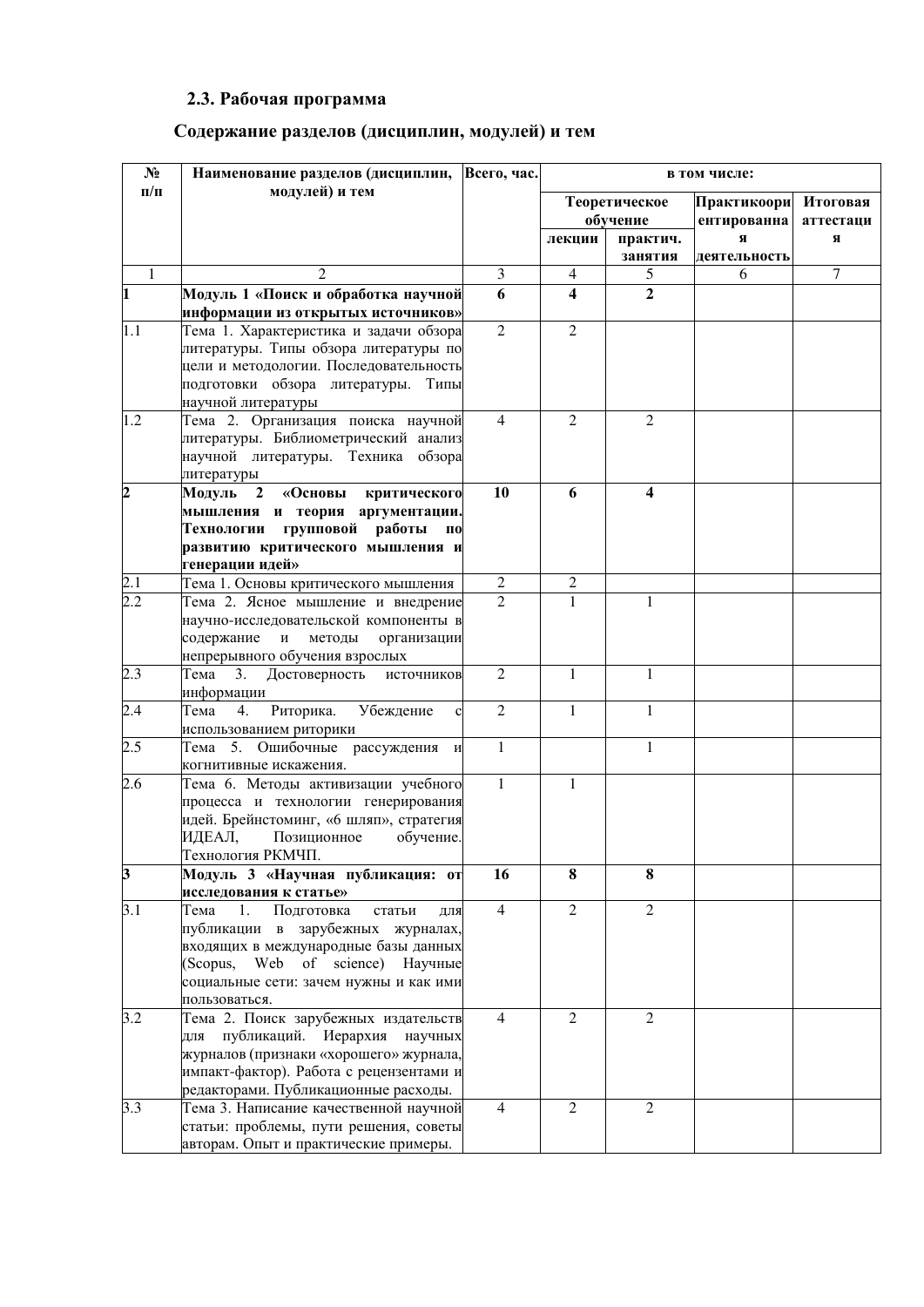| $N_2$     | Наименование разделов (дисциплин,                                                                                                                                                                                                                       | Всего, час.    | в том числе:              |                |                            |                       |
|-----------|---------------------------------------------------------------------------------------------------------------------------------------------------------------------------------------------------------------------------------------------------------|----------------|---------------------------|----------------|----------------------------|-----------------------|
| $\Pi/\Pi$ | модулей) и тем                                                                                                                                                                                                                                          |                | Теоретическое<br>обучение |                | Практикоори<br>ентированна | Итоговая<br>аттестаци |
|           |                                                                                                                                                                                                                                                         |                | лекции                    | практич.       | Я                          | Я                     |
|           |                                                                                                                                                                                                                                                         |                |                           | занятия        | деятельность               |                       |
| 3.4       | 4. Наиболее распространенные<br>Тема<br>ошибки авторов и редакторов<br>при<br>написании и редактировании текстов<br>статей. Базовые "ноу-хау" для авторов<br>статей,<br>публикуемых<br>научных<br>$\, {\bf B}$<br>зарубежных<br>журналах.<br>Выбор<br>И | 4              | $\overline{2}$            | $\overline{2}$ |                            |                       |
| 4         | валидация терминов и ключевых слов<br>Модуль<br>$\overline{\mathbf{4}}$<br>««Повышение                                                                                                                                                                  | 12             | 6                         | 6              |                            |                       |
|           | международной видимости научных                                                                                                                                                                                                                         |                |                           |                |                            |                       |
|           | исследований»                                                                                                                                                                                                                                           |                |                           |                |                            |                       |
| 4.1       | Тема 1. Языковые особенности научного                                                                                                                                                                                                                   | $\overline{2}$ | $\overline{2}$            |                |                            |                       |
|           | стиля.                                                                                                                                                                                                                                                  |                |                           |                |                            |                       |
| 4.2       | Тема 2. Профессиональные инструменты<br>для работы с научно-технической<br>информацией                                                                                                                                                                  | $\overline{4}$ | $\overline{2}$            | $\overline{2}$ |                            |                       |
| 4.3       | Тема 3. Управление профилями автора в<br>международных индексах цитирования,<br>возможности корректировки и<br>продвижения в международных<br>рейтингах                                                                                                 | 6              | $\overline{2}$            | $\overline{4}$ |                            |                       |
|           | Стажировка                                                                                                                                                                                                                                              | 10             |                           |                | 10                         |                       |
|           | Подготовка проектной работы                                                                                                                                                                                                                             | 16             |                           |                | 16                         |                       |
|           | Итоговая аттестация (Зачет в форме                                                                                                                                                                                                                      | $\overline{2}$ |                           |                |                            | 2                     |
|           | защиты индивидуального проекта)                                                                                                                                                                                                                         |                |                           |                |                            |                       |
|           | Итого                                                                                                                                                                                                                                                   | 72             | 22                        | 22             | 26                         | $\overline{2}$        |

# 2.4. Структура и содержание разделов (дисциплин, модулей) и тем

# **Лекционные занятия и их содержание**

| $N_2$     | Наименование разделов и тем                                                         | Всего, час.    |
|-----------|-------------------------------------------------------------------------------------|----------------|
| $\Pi/\Pi$ |                                                                                     |                |
|           |                                                                                     |                |
|           |                                                                                     | 3              |
| 1.        | Модуль 1 «Поиск и обработка научной информации из открытых источников»              | $\overline{4}$ |
|           | Тема 1. Характеристика и задачи обзора литературы. Типы обзора литературы по цели и |                |
|           | методологии. Последовательность подготовки обзора литературы. Типы научной          |                |
|           | литературы                                                                          |                |
|           | Тема 2. Организация поиска научной литературы. Библиометрический анализ научной     |                |
|           | литературы. Техника обзора литературы                                               |                |
| 2.        | Модуль 2 «Основы критического мышления и теория аргументации. Технологии            | 6              |
|           | групповой работы по развитию критического мышления и генерации идей»                |                |
|           | Тема 1. Основы критического мышления                                                |                |
|           | Тема 2. Ясное мышление и внедрение научно-исследовательской компоненты в содержание |                |
|           | и методы организации непрерывного обучения взрослых                                 |                |
|           | Тема 3. Достоверность источников информации                                         |                |
|           | Тема 4. Риторика. Убеждение с использованием риторики                               |                |
|           | Тема 6. Методы активизации учебного процесса и технологии генерирования идей.       |                |
|           | Брейнстоминг, «6 шляп», стратегия ИДЕАЛ, Позиционное обучение. Технология РКМЧП.    |                |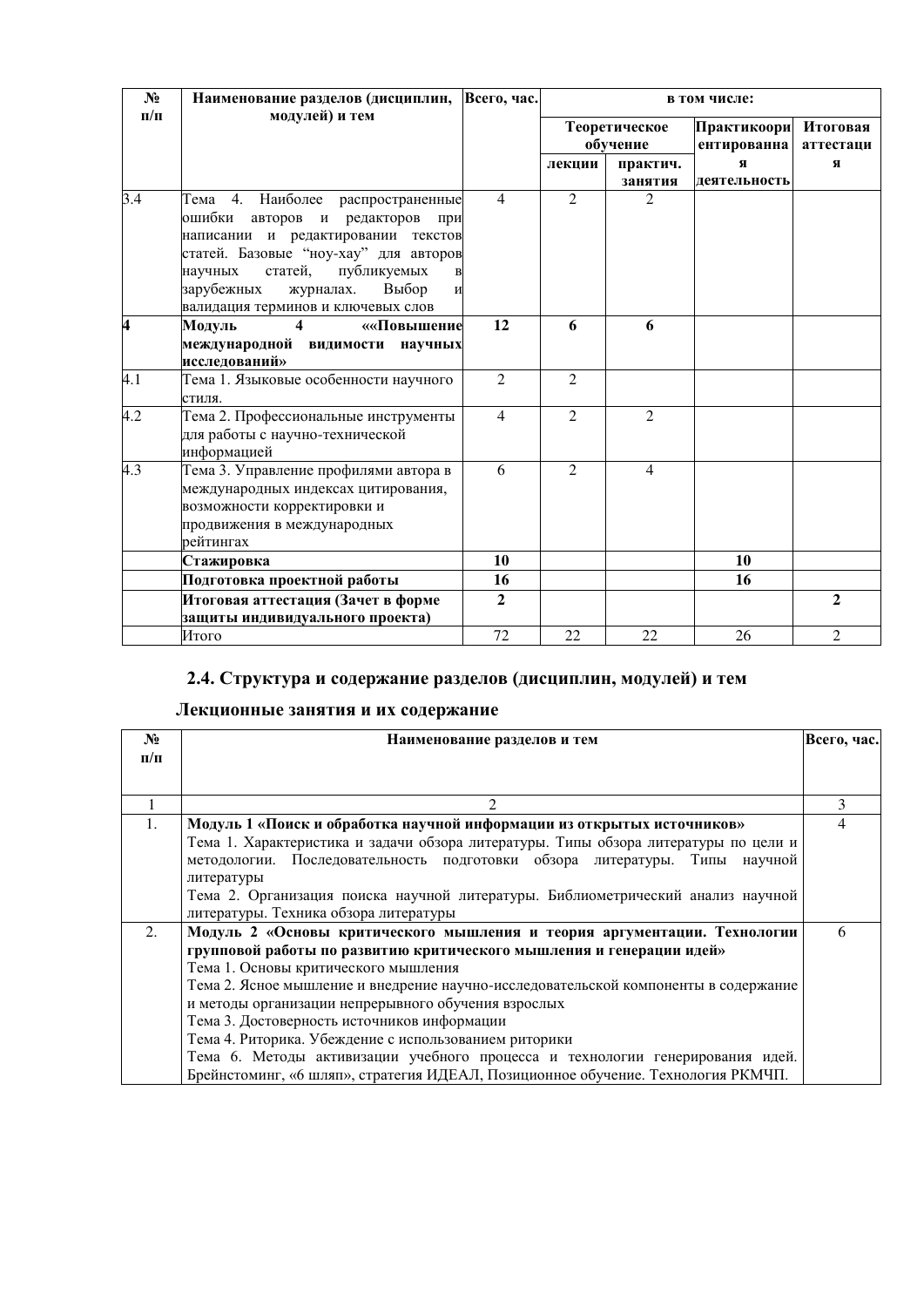| 3. | Модуль 3 «Научная публикация: от исследования к статье»                                |  |
|----|----------------------------------------------------------------------------------------|--|
|    | Тема 1. Подготовка статьи для публикации в зарубежных журналах, входящих в             |  |
|    | международные базы данных (Scopus, Web of science) Научные социальные сети: зачем      |  |
|    | нужны и как ими пользоваться.                                                          |  |
|    | Тема 2. Поиск зарубежных издательств для публикаций. Иерархия научных журналов         |  |
|    | (признаки «хорошего» журнала, импакт-фактор). Работа с рецензентами и редакторами.     |  |
|    | Публикационные расходы.                                                                |  |
|    | Тема 3. Написание качественной научной статьи: проблемы, пути решения, советы авторам. |  |
|    | Опыт и практические примеры.                                                           |  |
|    | Тема 4. Наиболее распространенные ошибки авторов и редакторов при написании и          |  |
|    | редактировании текстов статей. Базовые "ноу-хау" для авторов научных статей,           |  |
|    | публикуемых в зарубежных журналах. Выбор и валидация терминов и ключевых слов          |  |
| 4. | Модуль 4 ««Повышение международной видимости научных исследований»                     |  |
|    | Тема 1. Языковые особенности научного стиля.                                           |  |
|    | Тема 2. Профессиональные инструменты для работы с научно-технической информацией       |  |
|    | Тема 3. Управление профилями автора в международных индексах цитирования,              |  |
|    | возможности корректировки и продвижения в международных рейтингах                      |  |

#### Перечень практических занятий, их содержание

| № раздела, |    | Наименование практического занятия, его трудоемкость, час.                                |
|------------|----|-------------------------------------------------------------------------------------------|
| темы       |    |                                                                                           |
| Модуль     | 1. | Организация поиска научной литературы. Библиометрический анализ научной литературы.       |
| тема 2     |    | Техника обзора литературы, 2 часа                                                         |
| Модуль     | 2. | Ясное мышление и внедрение научно-исследовательской компоненты в содержание и методы      |
| темы 2-5   |    | организации непрерывного обучения взрослых. Достоверность источников информации.          |
|            |    | Риторика. Убеждение с использованием риторики. Ошибочные рассуждения и когнитивные        |
|            |    | искажения, 4 часа                                                                         |
| Модуль     | 3. | Подготовка статьи для публикации в зарубежных журналах, входящих в международные базы     |
| темы $1-4$ |    | данных (Scopus, Web of science) Научные социальные сети: зачем нужны и как ими            |
|            |    | пользоваться. Поиск зарубежных издательств для публикаций. Иерархия научных журналов      |
|            |    | (признаки «хорошего» журнала, импакт-фактор). Работа с рецензентами и редакторами.        |
|            |    | Публикационные расходы. Написание качественной научной статьи: проблемы, пути решения,    |
|            |    | советы авторам. Опыт и практические примеры. Наиболее распространенные ошибки авторов     |
|            |    | и редакторов при написании и редактировании текстов статей. Базовые "ноу-хау" для авторов |
|            |    | научных статей, публикуемых в зарубежных журналах. Выбор и валидация терминов и           |
|            |    | ключевых слов, 8 часов                                                                    |
| Модуль4,   |    | Профессиональные инструменты для работы с научно-технической информацией. Управление      |
| темы 2, 3  |    | профилями автора в международных индексах цитирования, возможности корректировки и        |
|            |    | продвижения в международных рейтингах, 4 часа                                             |

#### **Стажировка**

В соответствии с учебным планом программы ДПО повышения квалификации «Научно-исследовательская компонента в обучении взрослых» предусмотрена стажировка слушателей в объеме 10 часов.

Цель стажировки - закрепление теоретических знаний, полученных при освоении программы повышения квалификации, а также практических навыков и умений для их эффективного использования в рамках имеющейся квалификации.

Стажировка направлена на совершенствование компетенций, связанных с планированием, подготовкой и реализацией процесса обучения в системе дополнительного профессионального образования, применение форм и методов обучения с учетом возрастных особенностей и специфики взрослых слушателей, в том числе особенностей психофизического развития, индивидуальных возможностей лиц с ограниченными возможностями здоровья, освоение современных технологий обучения, в том числе дистанционного и онлайн обучения, электронных курсов.

Прохождение стажировки может быть организовано в образовательной организации высшего образования или научной организации, не являющейся местом основной работы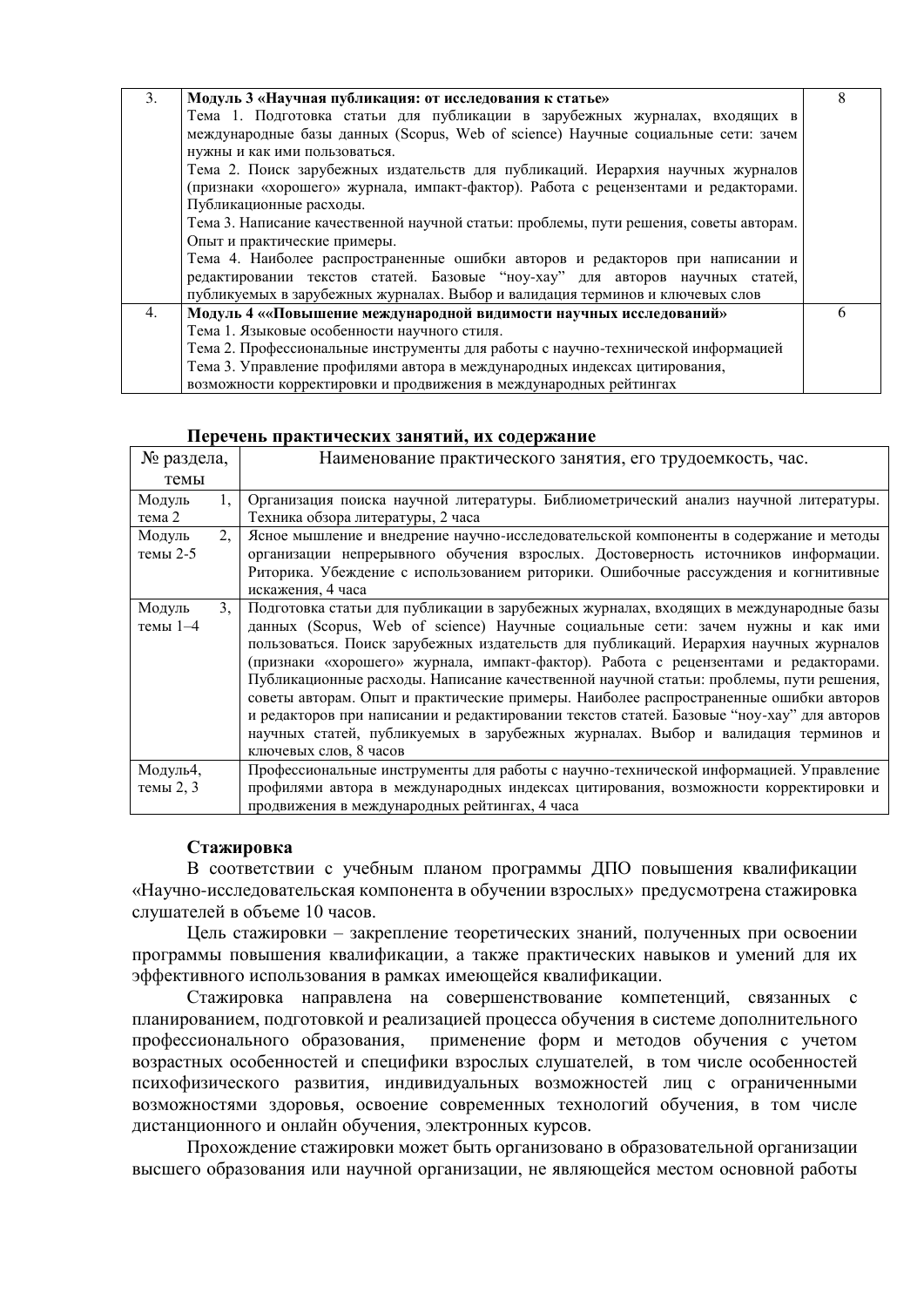слушателя, в организациях секторов экономики, значимых для региона в службах, ориентированных на управление развитием персонала.

Стажировка носит индивидуальных характер и может предусматривать следующие вилы деятельности:

- самостоятельную теоретическую работу по теме стажировки;
- применение технологий критического мышления и генерации идей для формулирования задач проведения обзора литературы;
- организация поиска научной литературы, работа с электронными библиотечными системами, международными индексами цитирования, подбор источников по теме исследования;
- изучение источников, библиометрический анализ материалов.

Основным отчетным документом является дневник стажера (Приложение 1), в котором кратко представлена характеристика места стажировки, ведется ежедневный учет выполненной работы, дается краткое заключение о результатах стажировки. Дневник подписывается руководителем структурного подразделения, в котором проходила стажировка и заверяется печатью организации.

По результатам стажировки слушатель выполняет и защищает один индивидуальный проект (Приложение 2).

#### 2.5. Оценочные средства для текущего контроля успеваемости

#### 2.5.1. Текущий контроль

Текущий контроль осуществляется по темам в виде выполнения тестов, практических и самостоятельных работ, анализа ситуаций, проведения самодиагностики.

#### 2.5.2. Образцы тестовых и контрольных заданий текущего контроля

Примеры практических работ:

- управление профилями автора в международных индексах цитирования;
- поиск литературы по теме исследования;
- составление обзоров по подобранным источникам литературы;
- поиск журналов, индексируемых в БД Scopus / Web of science.

#### Пример самостоятельной работы:

Структура самостоятельной работы по выбранной теме

1. Ввеление

Описание направления исследования – в рамках какого научного направления оно будет проводиться (финансы хозяйствующих субъектов, государственные финансы, государственный контроль, налоговый контроль) и очень краткий обзор проблем в этой области.

2. Теоретическая база исследования – Обзор литературы с библиографическим описанием

- Опишите теоретическую основу вашего исследования (какие теоретические исследования можно взять за основу). Выберите и опишите как минимум 1 научную статью по теории вопроса. Описание на 1 страницу (название и дата. источник публикации, цели статьи, исследуемые данные, методология, анализ, выволы).

- Выберите и опишите как минимум 5 научных статей по теме исследования. Описание на 1 страницу (название и дата, источник публикации, цели статьи, исследуемые данные, методология, анализ, выводы).

3. Цели исследования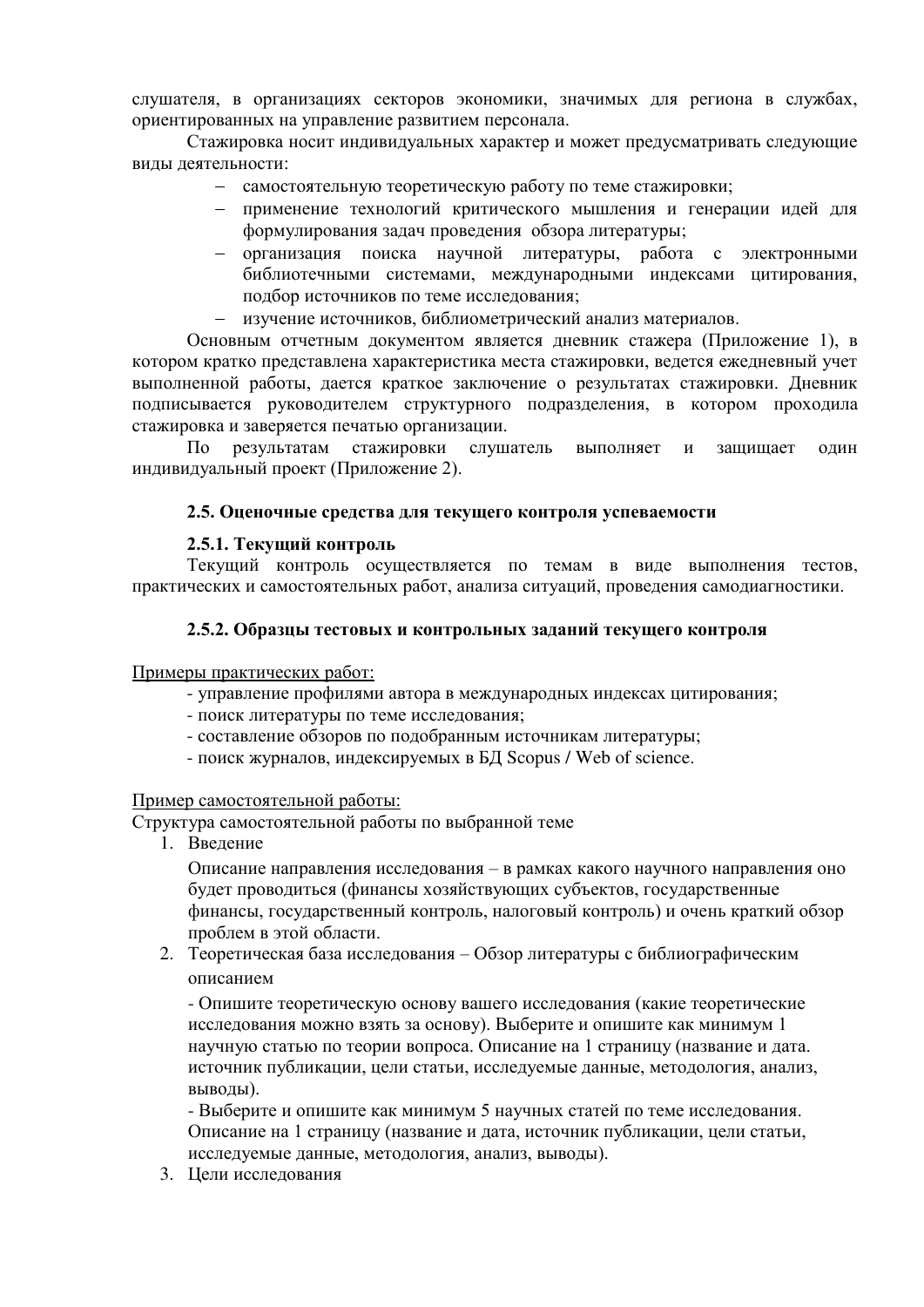Что Вы собираетесь делать в исследовании. На какие главные вопросы Вы хотите найти ответы.

- 4. Показатели, подходящие для исследования проблемы, источники в которых содержатся показатели
- 5. Методы, подходящие для анализа выбранных показателей
- 6. Описание плана исследования
- 7. Структура исследовательской работы (оглавление)
- 8. План-график работы

#### Тестовые задания:

- 1. Обзор литературы, как правило, не связан с оказанием помощи в:
- а) объективная настройка
- b) литературная признательность
- c) дизайн исследовательского инструмента
- d) последующий сбор данных
- 2. В обзоре литературы будут рассмотрены:
- a) BCe aCTTEKTH TEMH
- b) только факты
- c) только мнения
- d) только одна сторона главного аргумента
- 3. Какой из журналов, вероятно, будет рецензироваться?
- a) Экономист
- b) Европейский журнал менеджмента
- c) Хранитель
- d) Стильная женщина
- 4. Какой из показателей не поможет вам решить, является ли публикация авторитетной?
- а) Индекс цитирования
- b) Аудитория
- c) Реклама внутри текста
- d) Значение для читателей
- 5. Вероятные читатели (или аудитории) для журнала является полезным руководством по важности этого журнала для ваших исследований. Почему?
- а) Он указывает на вероятное содержание
- b) Указывает на вероятного редактора
- с) Указывает на вероятного издателя
- d) Указывает вероятное количество страниц
- 6. Когда вы обнаружите, что автор (1) привел другого автора (2) это хорошая практика:
- а) не использовать работу
- b) использовать произведение и приписывать его автору 1
- с) найти и прочитать оригинал, а затем приписать его автору 2
- d) использовать произведение и приписать его автору 2
- 7. Перед поиском литературы следует определить временные рамки поиска. Почему?
- а) Таким образом, вы найдете большинство статей
- b) Таким образом, вы работаете, когда вы наиболее эффективны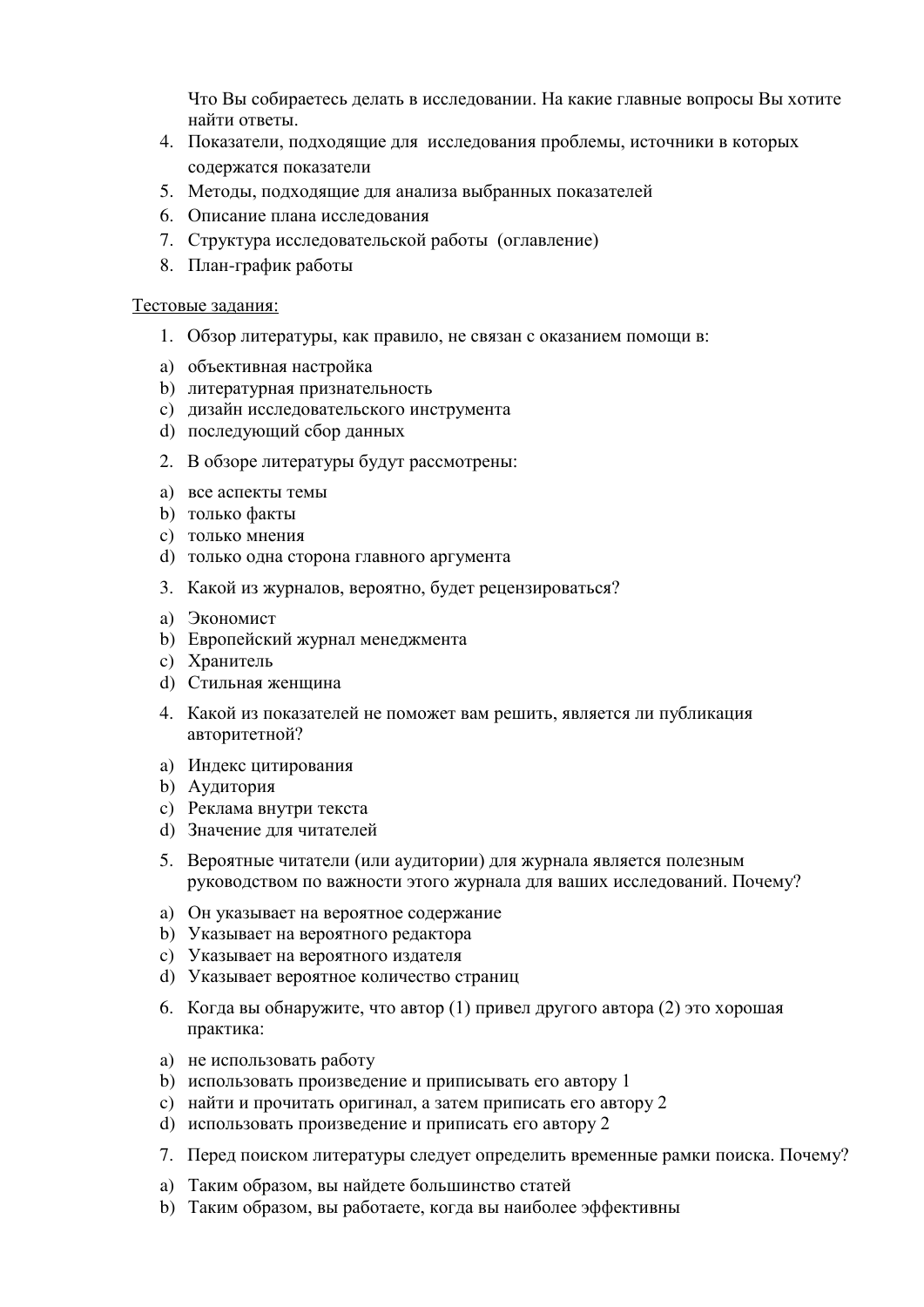- c) Таким образом, вы не несете ненужных расходов
- d) Таким образом, вы не найдете библиотеку занят
- 8. Почему исследователю важно пересмотреть литературу?
- a) Потому что он найлет, если кто-то слелал работу, прежде чем он
- b) Потому что это традиционно
- с) Потому что он определяет единомышленников исследователей
- d) Потому что это показывает, время было потрачено на эту тему
- 9. Какой из них является наиболее эффективным способом поиска соответствующих журналов?
- а) Поиск с использованием третичных источников
- b) Просмотр в газетных киосках
- с) Просмотр полок в библиотеке
- d) После ссылки в статьях
- 10. Когда вы ссылаетесь на интернет-ресурсы, вам не нужно находить:
- a) Дата доступа
- b) Дата создания
- c) дата рождения автора
- d) Дата последнего обновления
- 11. В 1965 году опубликована статья, которая ввела основы нечеткой логики. Fuzzy Logic успешно применяется и развернута в многочисленных устройствах от автоматического кондиционирования воздуха до стиральных машин. Это новая
	- а. Метолика исслелования
	- **b.** Метод исследования
	- с. Методология исследований
- 12. Более 90 реактивных коммерческих самолетов за последние 30 лет получили повреждения после столкновения с облаками вулканического пепла. Исследователи искали способы, как свести к минимуму эту потерю. Какова будет цель их исслелования?
	- а. Описать
	- b. Предсказать
	- с. Объяснить
	- d. Интерпретировать
- 13. Изобретение ДНК -
- а. Методика исследования
- b. Метод исследования
- с. Методология исследований
- 14. В статье исследователи описали, что их методология включает в себя выбор данных и сетевое моделирование. Правильно ли была терминология исследований?
	- a.  $\Pi$ a
	- b. Her
- 15. Определите наиболее подходящий терминологию исследований к следующему описанию: "Конкретные средства, подход или инструмент и его использование, в соответствии с которой данные собираются и анализируются, и сделаны выводы ".
	- а. Методика исследования
	- **b.** Метод исследования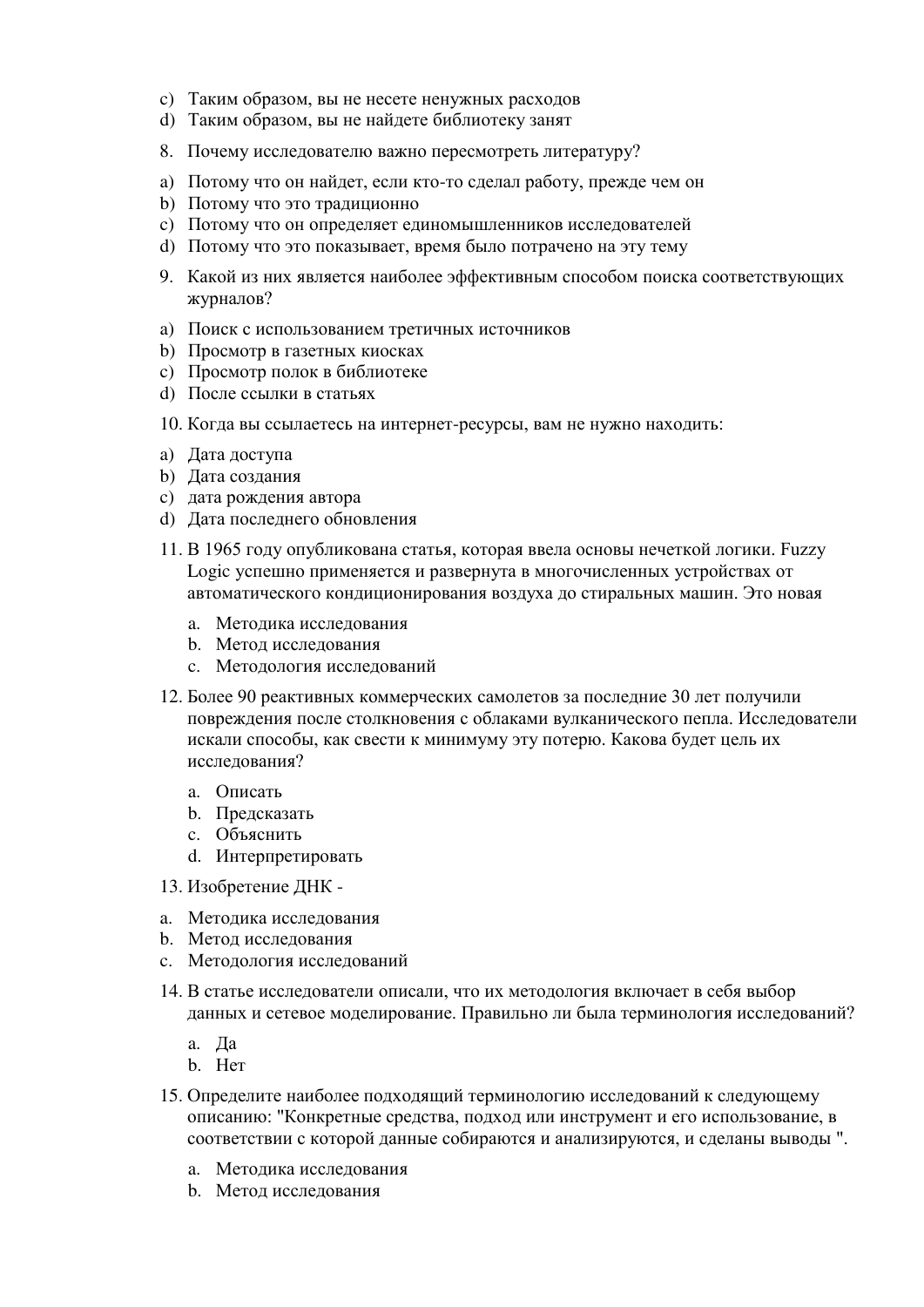- с. Методология исследований
- 16. Определите наиболее подходящий терминологию исследований для следующего описания: "То, каким образом осуществляется тот или иной проект. Включает в себя один или несколько метолов исследования".
	- а. Методика исследования
	- **b.** Метод исследования
	- с. Методология исследований
- 17. Основная проблема, рассмотренная в статье, заключается в том, как обеспечить стабильный контроль за рукой робота. Какова будет цель исследования?
	- a. Описать
	- **b.** Предсказать
	- с. Объяснить
	- d. Интерпретировать
- 18. Описание нового политического повеления после послелних событий в политике: США, Германия, Франция, Великобритания имеет целью
- а. Описать
- **b**. Предсказать
- с. Объяснить
- d. Интерпретировать

Темы для ответов на открытые вопросы по модулю 2:

- 1. Критический анализ источников.
- 2. Стратегия критического чтения.
- 3. Критическое осмысление прочитанного и конспектирование.
- 4. Социальное доказательство и системные искажения.
- 5. Достоверность источников информации: государственное управление новостями, реклама, радио, интернет, википедия, блоги и пр.
- 6. Что такое критическое мышление и зачем оно необходимо?
- 7. Скептицизм, объективность, предвзятость, внимательность.
- 8. Что является и не является аргументом. Аргумент и объяснение. Аргумент и убеждение.
- 9. Два вида аргументов: дедуктивный и индуктивный. Определения, характеристики, примеры.
- 10. Возможности языка и риторики.
- 11. Риторика и убеждение.
- 12. Эмоции и беспристрастность. Стремление к беспристрастности.
- 13. Создание контекста для убеждения. Риторические приемы.
- 14. Эвфемизмы и дисфемизмы.
- 15. Риторические приемы: стереотипы, иннуендо, каверзные вопросы, сарказм, гипербола, суррогаты доказательства, преуменьшения, отговорки, риторические аналогии, неадекватные сравнения.
- 16. Ложные аргументы и ошибочные рассуждения.
- 17. Неформальные ошибки и их виды: соответствия, неопределенности, презумпции.
- 18. Формальные логические ошибки подтверждения следствия и отрицания условия.
- 19. Типы эвристических правил. Искажения вследствие особенности подачи фактов.
- 20. Предвзятости, связанные с чрезмерным упрощением. Предвзятости, вызванные недостаточным пониманием.
- 21. Переоценка и недооценка значимости событий

## 2.5.3. Примерная тематика рефератов, эссе, докладов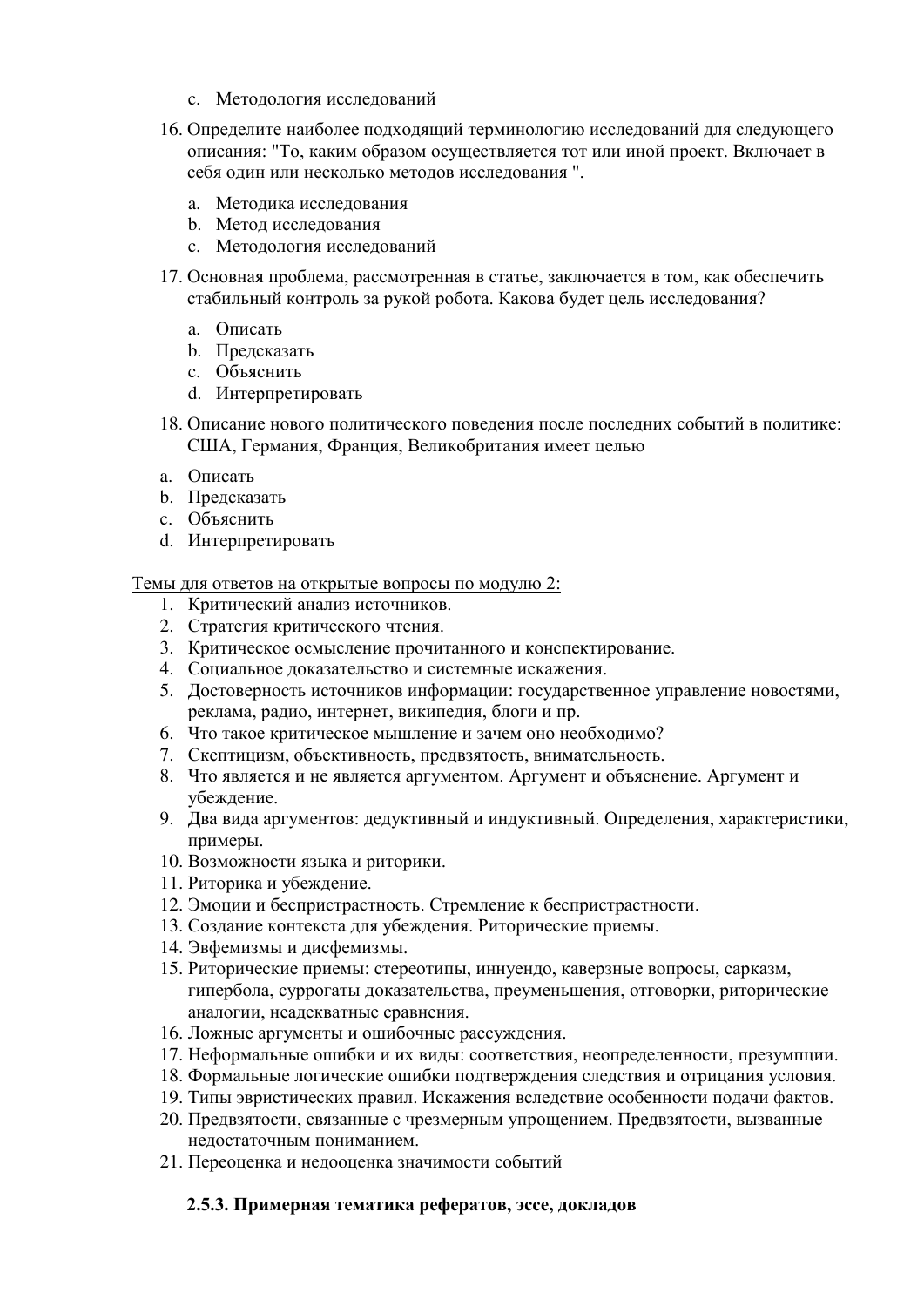Не предусмотрено.

#### 2.6. Оценочные средства для промежуточного контроля успеваемости

2.6.1. Промежуточный контроль

Не предусмотрено.

### 2.6.2. Образцы тестовых и контрольных заданий промежуточного контроля Не предусмотрено.

### 2.6.3. Примерная тематика рефератов, эссе, докладов Не предусмотрено

## 3. Перечень учебно-методического обеспечения для самостоятельной работы слушателей по программе (дисциплине, разделу, модулю)

Не предусмотрено.

### 4. Оценочные средства для проведения итоговой аттестации по программе (дисциплине, модулю)

#### **4.1. Итоговая аттестация**

Итоговая аттестация проводится в виде недифференцированного зачета в форме защиты индивидуального проекта, представляющего собой разработку программы научнометолического семинара.

Требования и бланк оценки проекта представлены в Приложении 1 программы. Оценка «зачтено» выставляется при условии оценки рецензента не менее 60 баллов.

### 5. Перечень основной и дополнительной учебной литературы, необходимой **ДЛЯ ОСВОЕНИЯ ПРОГРАММЫ (ДИСЦИПЛИНЫ, МОДУЛЯ)**

## Рекомендации баз данных, содержащие библиографическую информацию о  $\mu$ научных публикациях и о иитировании публикаций

а) основная литература:

- Методические рекомендации по подготовке и оформлению научных статей в журналах, индексируемых в международных наукометрических базах данных. Краткие рекомендации для авторов по подготовке и оформлению научных статей в журналах, индексируемых в международных наукометрических базах данных / авт.-сост. О. В. Кириллова, С. Л. Парфенова, Е. Г. Гришакина и др.; под общ. ред. О. В. Кирилловой; Ассоциация научных редакторов и издателей. М.: Наука, 2017. 159 с. (Серия «Библиотека научного редактора и издателя»). ISBN 978-5-02-040040-5.
- Попова Н. Г., Коптяева Н. Н. Академическое письмо: статьи в формате IMRAD. Екатеринбург: Изд-во Урал. ун-та, 2016. 165 с. (Серия «Библиотека научного редактора и издателя»). ISBN 978-5-7996-1741-7.
- Краткие рекомендации для авторов по подготовке и оформлению научных статей в журналах, индексируемых в международных наукометрических базах данных / под общ. ред. О. В. Кирилловой; АНРИ, РИЭПП. Испр. и доп. М., 2019. 28 с.
- Кириллова О.В. Индекс цитирования Scopus: критерии отбора журналов и перспективы включения российской экономической периодики
- Кириллова О.В. Как измеряют науку: основные показатели и индикаторы индексов цитирования [Финансовый университет при правительстве РФ, 17 мая 2013 г.]
- Кириллова О.В. Как опубликовать статью в зарубежном рейтинговом журнале [Северо-Восточный федеральный университет, 12 февраля 2014 г.]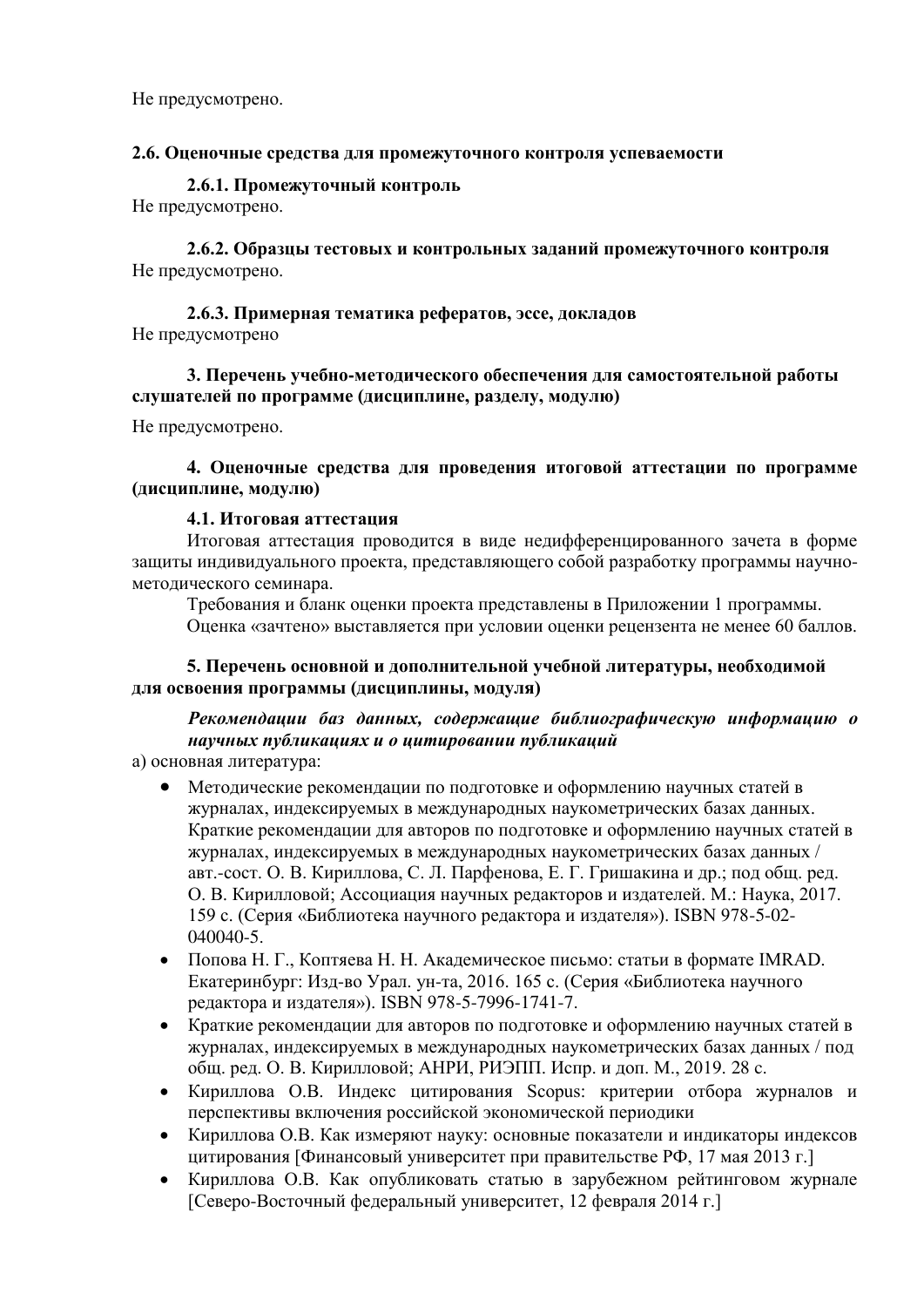• Кириллова О.В. О культуре цитирования: цели, задачи и факторы риска допускаемых этого не продавать не продавительно на температивно не продавать не продавать не продавать день не [https://conf.neicon.ru/index.php/science/index/pages/view/domestic2014](https://conf.neicon.ru/index.php/science/index/pages/view/domestic2014-video?video=21_Kirillova) [video?video=21\\_Kirillova](https://conf.neicon.ru/index.php/science/index/pages/view/domestic2014-video?video=21_Kirillova)

б) дополнительная литература:

- Пенев Л., Колесникова М. Механизмы продвижения статьи после публикации: что может слелать автор. https://youtu.be/G9y9sYJRtPw
- Заглавие статьи, авторское резюме, ключевые слова ключ к успешной публикации: из блогов Editage Insights. Научный редактор и издатель. 2018;3(1-2):80-85. DOI: 10.24069/2542-0267-2018-1-2-80-85
- Кулешова А. В., Чехович Ю. В., Беленькая О. С. По лезвию бритвы: как самоцитирование не превратить в самоплагиат. Научный редактор и издатель. 2019;4(1-2):45-51. DOI: 10.24069/2542-0267-2019-1-2-45-51
- Раицкая Л. К., Тихонова Е. В. Обзор как перспективный вид научной публикации, его типы и характеристики. Научный редактор и издатель. 2019;4(3-4):131-139. DOI: 10.24069/2542-0267-2019-3-4-131-139
- Май Фам. Шесть приемов для написания обзорной статьи: Из рекомендаций редакторов авторам журналов издательства Elsevier. Научный редактор и издатель. 2019;4(3-4):211-212. DOI: 10.24069/2542-0267-2019-3-4-211-212
- Тихонова Е. В. Структурирование научной статьи как критерий качества научной информации. Типы научных статей. [https://academy.rasep.ru/images/materials/5-](https://academy.rasep.ru/images/materials/5-100/Тихонова%20Качество%20контента.pdf) 100/Тихонова%20Качество%20контента.pdf
- Раицкая Л. К. Обзор как перспективный вид публикаций для российской науки: основные методологические подходы. https://academy.rasep.ru/images/materials/5-100/Раицкая%20ЛК%20Обзоры%20как%20перспективный%20вид%20публикаций %205-100.pdf
- Кириллова О.В. Что такое этическая публикация, или, как опубликовать статью и не навредить с полной дальнейшей с тематических карьере? https://rasep.ru/images/docs/prezentacii/Кириллова Что%20такое%20этическая%20пу бликация.pdfИнструкции по работе в системе «SCIENCE INDEX для авторов»;
- Краткое руководство WEB OF SCIENCE<sup>TM</sup> CORE COLLECTION
- Рекомендации EASE (Европейской ассоциации научных редакторов) для авторов и переводчиков научных статей, которые должны быть опубликованы на английском языке:
- Руководство пользователя Scopus [http://elsevierscience.ru/files/pdf/Scopus\\_Quick\\_Reference\\_Guide\\_Russian\\_v2.pdf](http://elsevierscience.ru/files/pdf/Scopus_Quick_Reference_Guide_Russian_v2.pdf)
- Индикаторы в Web of Science: интерпретация и использование, доклад ИНИОН PAH;
- Подготовка и издание научного журнала. Международная практика по этике редактирования, рецензирования, издания и авторства научных публикаций: Руководства комитета по этике научных публикаций(Committee on publication ethics –COPE) и издательства Elsevier.Сборник переводов. М., 2013. 140с.
- Кириллова О.В. Релакционная полготовка научных журналов по международным стандартам
- Парамонова С. Обновленный функционал инструментов Thomson Reuters.
- Писляков В.В. Российские журналы международного уровня? Есть те, которые уже его лостигли
- Прав не тот, кто прав, а тот, у кого больше прав или советы авторам [Электронный ресурс] //Copyright.ru- "Авторское право в России": Интернет-портал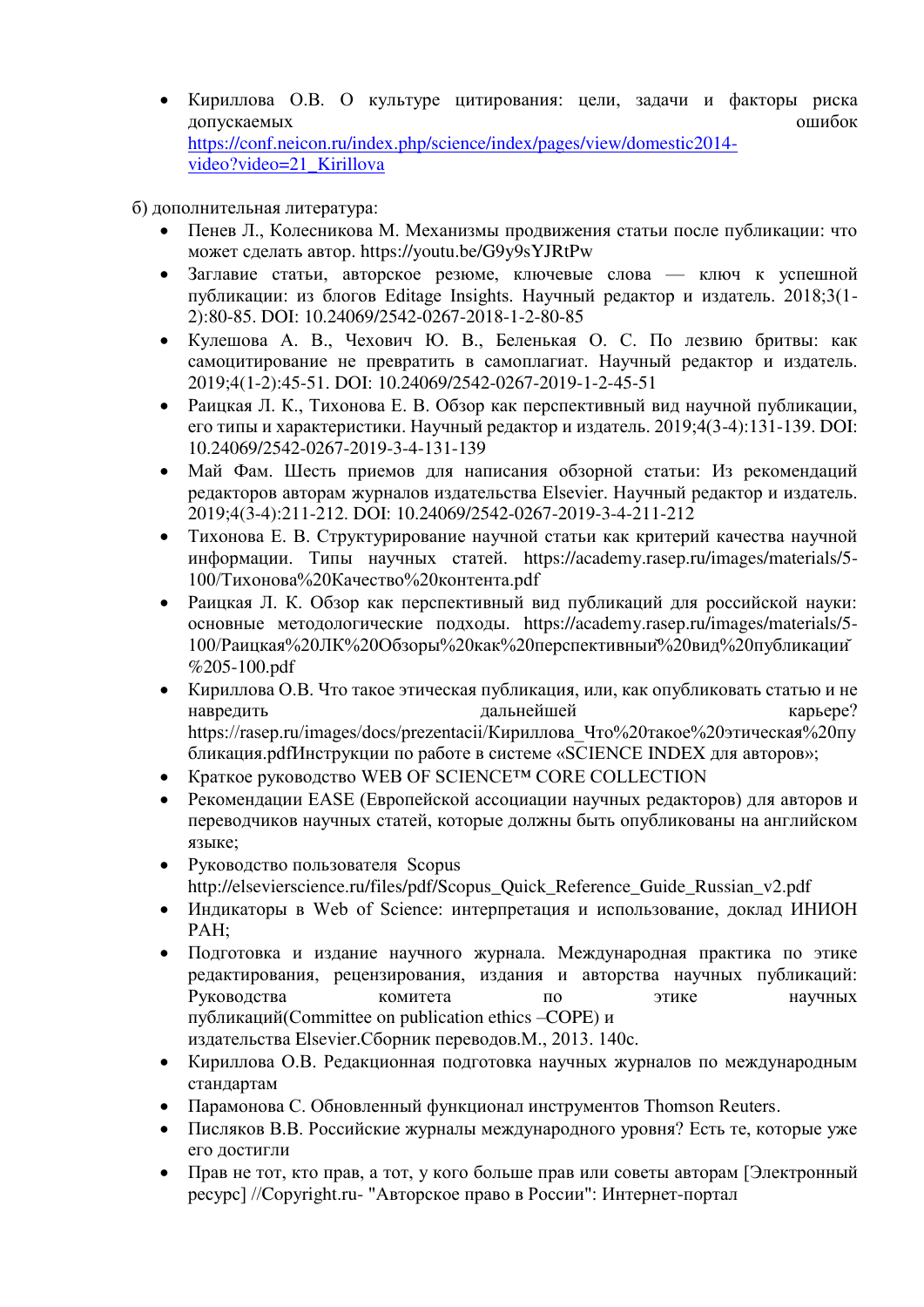- Юмашева, Е.И., Козлова, И.В. Публикационные показатели как зеркало стратегии реформирования российской науки // Строительные материалы. 2013. № 9. С. 66-69.
- Рузавин, Г. И. Основы логики и аргументации : учебное пособие для студентов вузов, обучающихся по гуманитарно-социальным специальностям / Г. И. Рузавин. — Москва : ЮНИТИ-ДАНА, 2017. — 320 с. — ISBN 978-5-238-01264-3. — Текст : электронный // Электронно-библиотечная система IPR BOOKS : [сайт]. — URL: http://www.iprbookshop.ru/71035.html (дата обращения: 15.07.2020). — Режим доступа: для авторизир. пользователей
- Тульчинский Г. Л. Логика и теория аргументации [Электронный ресурс] : учебник для академического бакалавриата / Г. Л. Тульчинский, С. С.Гусев, С. В. Герасимов,  $2018. - 233$  c.
- Чатфилд, Том Критическое мышление: Анализируй, сомневайся, формируй свое мнение / Том Чатфилд; перевод Н. Колпакова. — Москва: Альпина Паблишер, 2019. — 327 с. — ISBN 978-5-9614-2081-4. — Текст : электронный // Электроннобиблиотечная система IPR BOOKS : [сайт]. - URL: http://www.iprbookshop.ru/82613.html (дата обращения: 17.07.2020). — Режим доступа: для авторизир. пользователей
- Рузавин Г. И. Методология научного познания : учебное пособие [Электронный ресурс] / Г. И. Рузавин. – Электрон. текстовые дан. – М. : Юнити-Дана, 2015. – 287 с. – Режим доступа: http://www.biblioclub.ru/book/115020/
- Руководство по наукометрии: индикаторы развития науки и технологии:  $[$ монография] / М. А. Акоев, В. А. Маркусова, О. В. Москалева  $[$ и др.];  $[$ под редакцией М. А. Акоева]. – Екатеринбург : Издательство Уральского университета, 2014. – 250 ɫ. – [ISBN 978-5-7996-1352-5. http://elibrary.ru/item.asp?id=23023336](http://elibrary.ru/item.asp?id=23023336)

Каждый обучающийся в течение всего периода обучения обеспечен индивидуальным неограниченным доступом к нескольким электронно-библиотечным системам (электронным библиотекам:

Кажлый обучающийся в течение всего периола обучения обеспечен инливилуальным неограниченным доступом к нескольким электронно-библиотечным системам (электронным библиотекам):

– Сайт Scopus, адрес доступа: http://www.scopus.com/ . доступ неограниченный

– Сайт Web of Science, адрес доступа: [http://www.webofscience.com/,](http://www.webofscience.com/)

[http://www.webofknowledge.com/,](http://www.webofknowledge.com/) . доступ неограниченный

– Научная электронная библиотека eLIBRARY.RU, адрес доступа: http://elibrary.ru/. доступ к российским журналам, находящимся полностью или частично в открытом доступе при условии регистрации

– Сайт национального бюро экономических исследований, адрес доступа: http://www.nber.org/. доступ неограниченный

– Сайт Организации экономического сотрудничества и развития (ОЭСР), адрес доступа: http://www.oecd.org/. доступ неограниченный

 $-$ Сайт ресурсов открытого доступа DOAJ, адрес доступа: https://doaj.org/. доступ неограниченный

– Сайт Российского научного фонда, адрес доступа: http://rscf.ru/. доступ неограниченный

– Сайт Российского фонда фундаментальных исследований, адрес доступа: http://www.rfbr.ru/rffi/ru/. доступ неограниченный

 $-$  Система поддержки грантов Президента РФ, адрес доступа: https://grants.extech.ru/. доступ неограниченный

– Универсальная справочно-информационная полнотекстовая база данных ООО «ИВИС», адрес доступа: [www.ebiblioteka.ru](http://www.ebiblioteka.ru/), доступ круглосуточный неограниченный из любой точки Интернет при условии регистрации в БГУ;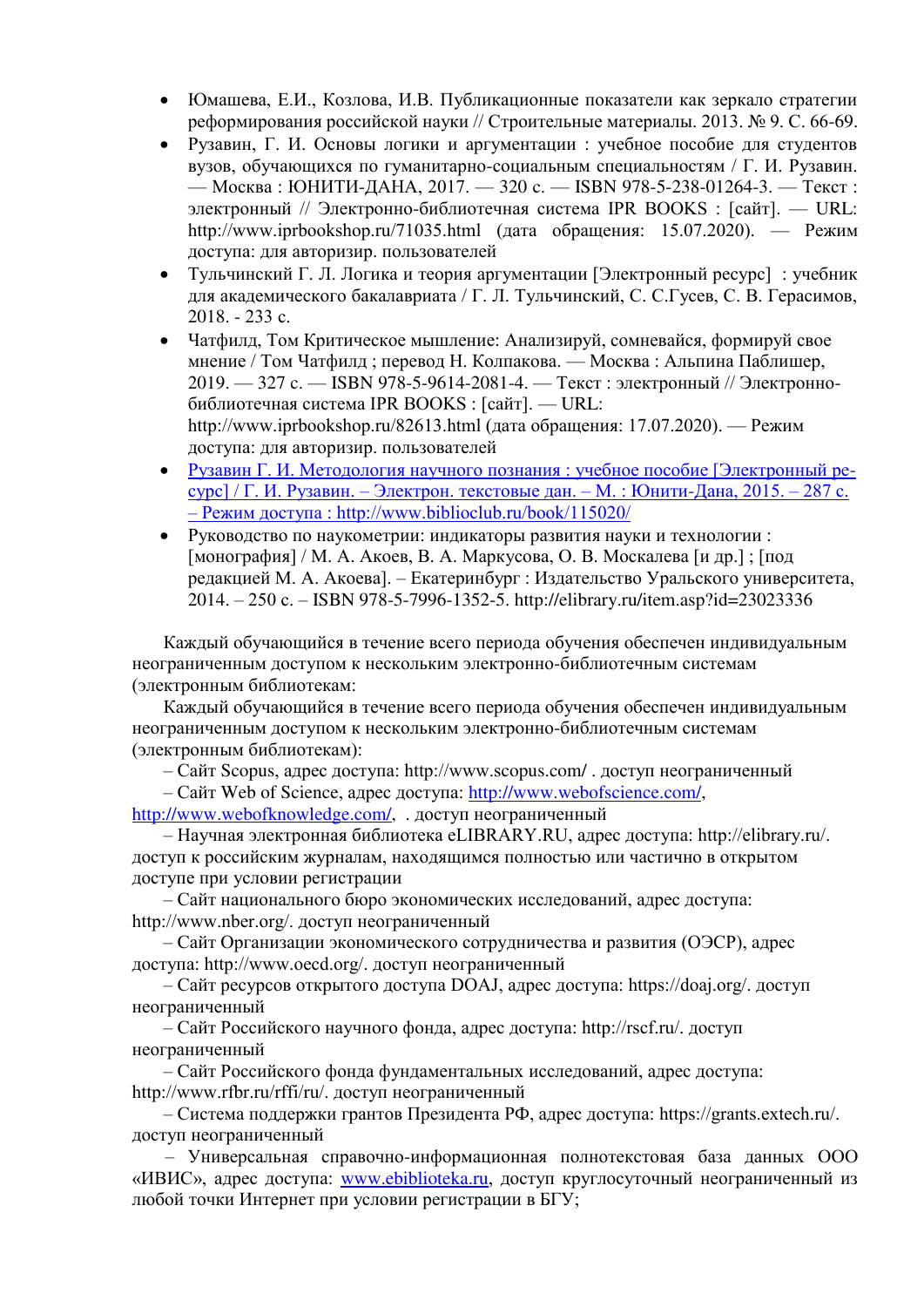– Электронная библиотека Издательского дома «Гребенников», адрес доступа: [www.grebennikon.ru](file:///C:/Users/sinevana/AppData/Local/Microsoft/Windows/INetCache/vvb/AppData/Local/Microsoft/Windows/Temporary%20Internet%20Files/Content.Outlook/RJ5D2R18/www.grebennikon.ru); доступ с компьютеров сети БГУ (по IP-адресам)

Научная электронная библиотека «Киберленинка», адрес доступа: [http://cyberleninka.ru](http://cyberleninka.ru/), доступ круглосуточный, неограниченный для всех пользователей, бесплатное чтение и скачивание всех научных публикаций.

– НЭБ «eLibrary», адрес доступа: [www.elibrary.ru](http://www.elibrary.ru/), доступ к российским журналам, находящимся полностью или частично в открытом доступе при условии регистрации;

– Информационная система «Единое окно доступа к образовательным ресурсам», поставщик – Федеральное государственное автономное учреждение «Государственный научно-исследовательский институт информационных технологий и телекоммуникаций», адрес доступа: [http://window.edu.ru](http://window.edu.ru/), доступ свободный к интегральному каталогу образовательных Интернет-ресурсов и к электронной библиотеке учебно-методических материалов для общего и профессионального образования, доступ круглосуточный неограниченный для всех пользователей;

– Университетская информационная система РОССИЯ (УИС РОССИЯ) создана и целенаправленно развивается как тематическая электронная библиотека и база для исследований и учебных курсов в области экономики, управления, социологии, лингвистики, философии, филологии, международных отношений и других гуманитарных наук. Адрес доступа: <http://uisrussia.msu.ru/>

– Polpred.com Обзор СМИ. Архив важных публикаций, собирается вручную. База данных с рубрикатором: 53 отрасли / 600 источников /8 федеральных округов РФ / 235 стран и территорий / главные материалы / статьи и интервью 13000 первых лиц. Ежедневно тысяча новостей, полный текст на русском языке. Миллион лучших сюжетов информагентств и деловой прессы за 15 лет. Интернет-сервисы по отраслям и странам. Polpred.com открыт со всех компьютеров библиотеки и внутренней сети. Адрес доступа: <http://polpred.com/news>

– Портал интерактивных электронных изданий сетевого распространения "Book on Lime" содержит интерактивные учебники и пособия по различным направлениям высшего и среднего профессионального образования: от инженерно-технических до гуманитарных. Книги, размещенные на сайте «Book On Lime», могут быть использованы как для самостоятельной, так и для групповой работы. Учебные курсы и материалы размещаются по соглашению с правообладателями (авторами и образовательными учреждениями). Адрес доступа: https://bookonlime.ru/

– Доступ к электронному каталогу библиотеки университета, адрес доступа: [http://lib](http://lib-catalog.bgu.ru/)[catalog.bgu.ru/](http://lib-catalog.bgu.ru/) 

### 7. Методические указания для обучающихся по освоению программы (дисциплины, модуля)

Обучение проводится в очно-заочной форме, с применением дистанционных образовательных технологий.

Изучать программу (дисциплину) рекомендуется в соответствии с той последовательностью, которая обозначена в ее содержании.

Слушатель изучает представленный учебный материал, знакомится с перечнем литературы по теме, работает с ней самостоятельно в удобном временном режиме, после чего выполняет практические задания по теме. Все необходимые учебные материалы находятся в электронном виде.

По всем возникающим вопросам слушатель может получить консультации в режиме онлайн (форумы, чаты).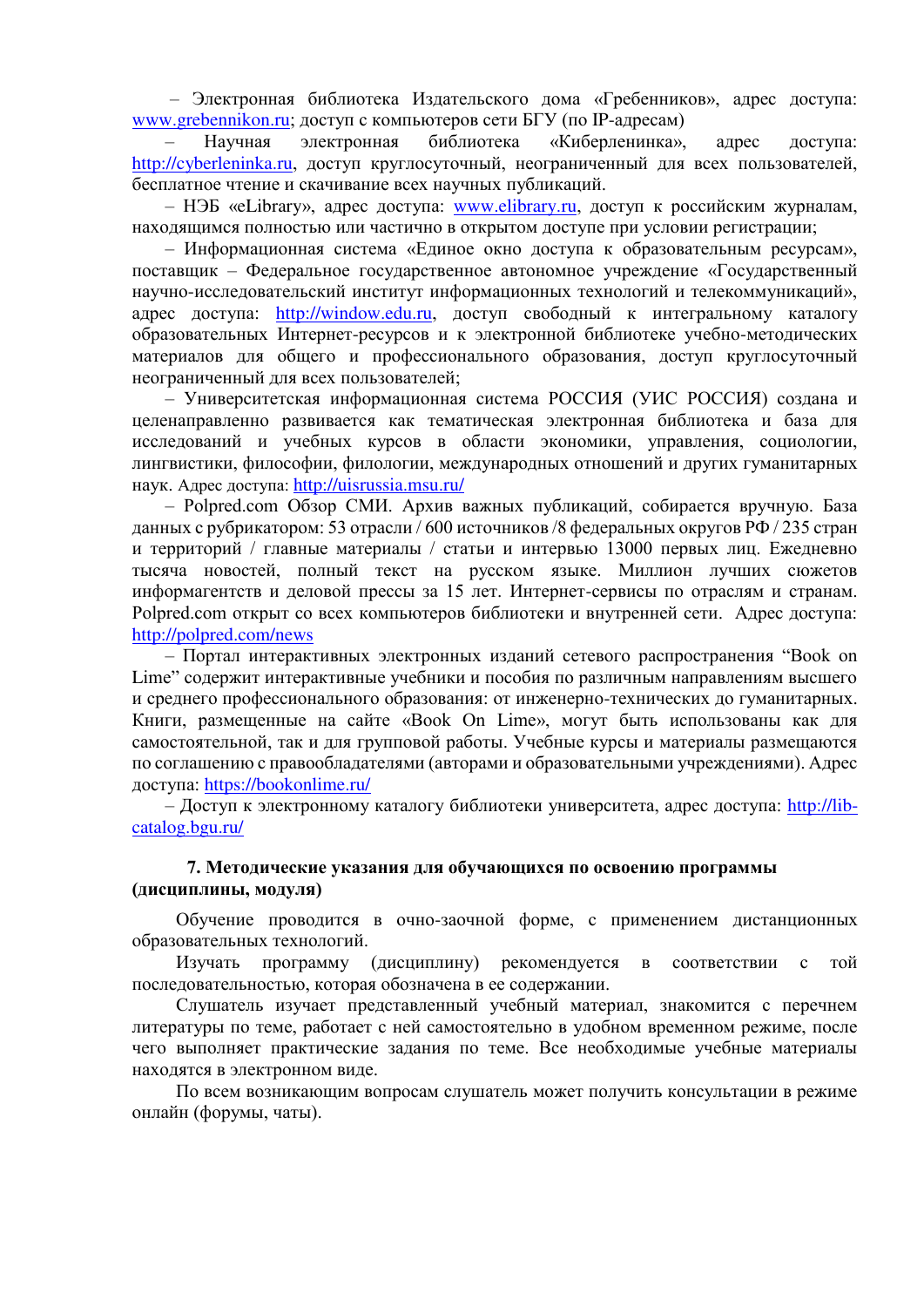### 8. Перечень информационных технологий, используемых при осуществлении образовательного процесса по программе (дисциплине, модулю), включая перечень программного обеспечения и информационно-справочных систем:

Для реализации программы создана информационно-образовательная среда, включающая в себя электронные информационные ресурсы, электронные образовательные ресурсы, совокупность информационных технологий, телекоммуникационных технологий, соответствующих технологических средств.

Формирование информационной среды осуществляется с помощью программной системы дистанционного обучения свободного программного обеспечения «Moodle».

Необходимым условием использования дистанционных образовательных технологий является наличие интернет-браузера (Mozilla Firefox, Google Chrome) и подключение к сети Интернет. В учебном процессе, помимо полного пакета Microsoft Office 2016, OC Windows, СДО Moodle, используется специализированное программное обеспечение:

7-Zip Adobe Flash player Adobe Acrobat Reader Gimp Inkscape WinStep Inkscape, Gimp Пакет OpenOffice WinDjView Гарант платформа F1 КонсультантПлюс

#### 9. Описание материально-технической базы, необходимой для осуществления **образовательного процесса по программе (дисциплине, модулю):**

При реализации программы с использованием дистанционных образовательных технологий слушателю предоставляется свободный доступ к информационным ресурсам университета по сети Интернет, за исключением времени необходимого для проведения ремонтных и профилактических работ. Рабочее место преполавателя оборуловано персональным компьютером, подключенным в сеть интернет. Кроме этого, используются лекционные аудитории; аудитории для проведения семинарских и практических занятий; компьютерные классы; мультимедийные аудитории, оборудованные интерактивными лосками.

Слушателю курса для обучения необходимо наличие персонального компьютера (ноутбук), подключенный в сеть интернет.

Авторы рабочей программы<br> $\mu$ -р экон.наук, профессор А.П. Киреенко д-р юрид, наук., профессор Ю.В. Пятковская канд.экон.наук, доцент Л.В. Санина канд.экон.наук, доцент Е.Н. Невзорова канд.псих.наук, доцент Е.Л. Трофимова канд.филос.наук, доцент Л.А. Богодельникова ст. преподаватель С.В. Рыбалко Т.А. Лоскутова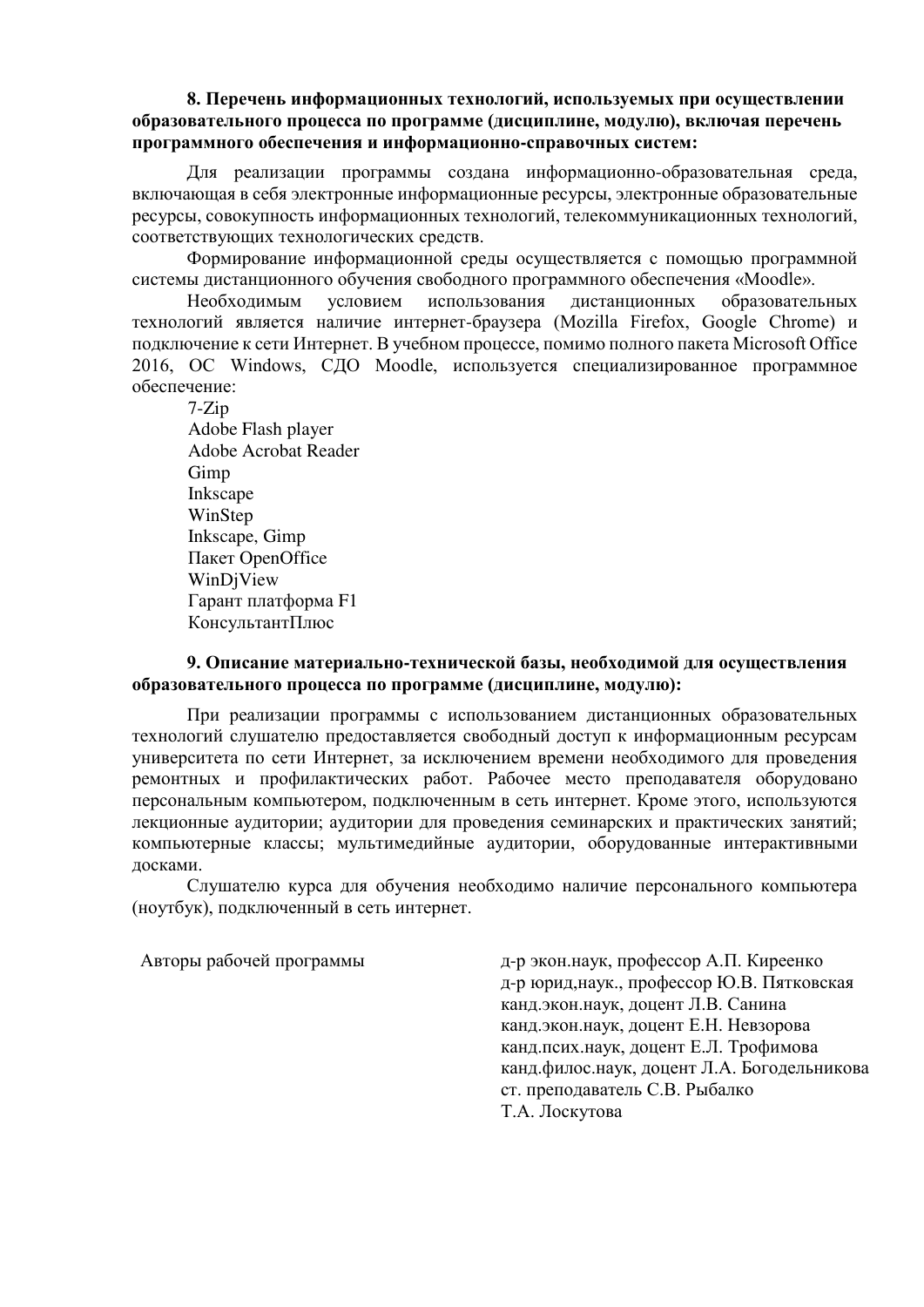наименование организации

\_\_\_\_\_\_\_\_\_\_\_\_\_\_\_\_\_\_\_\_\_\_\_\_\_\_\_\_\_\_\_\_\_\_\_\_\_\_\_\_\_\_\_\_\_\_\_\_\_\_\_\_\_\_\_\_\_\_\_\_\_\_\_\_

#### **ДНЕВНИК ПРОХОЖДЕНИЯ СТАЖИРОВКИ**

Фамилия, имя, отчество стажера

Должность

Наименование программы стажировки «Поиск и обработка научной информации из **открытых источников»»** 

 $\mathcal{L}_\text{max} = \mathcal{L}_\text{max} = \mathcal{L}_\text{max} = \mathcal{L}_\text{max} = \mathcal{L}_\text{max} = \mathcal{L}_\text{max} = \mathcal{L}_\text{max} = \mathcal{L}_\text{max} = \mathcal{L}_\text{max} = \mathcal{L}_\text{max} = \mathcal{L}_\text{max} = \mathcal{L}_\text{max} = \mathcal{L}_\text{max} = \mathcal{L}_\text{max} = \mathcal{L}_\text{max} = \mathcal{L}_\text{max} = \mathcal{L}_\text{max} = \mathcal{L}_\text{max} = \mathcal{$ 

Цель стажировки **овладение технологиями составления обзора литературы и** библиометрического анализа научной литературы

\_\_\_\_\_\_\_\_\_\_\_\_\_\_\_\_\_\_\_\_\_\_\_\_\_\_\_\_\_\_\_\_\_\_\_\_\_\_\_\_\_\_\_\_\_\_\_\_\_\_\_\_\_\_\_\_\_\_\_\_\_\_\_\_\_\_\_\_\_\_\_\_\_\_\_\_\_

Руководитель структурного подразделения (стажировочной площадки)

 $(LOIMHOCTE)$   $(ФMO)$ 

### 1. ДНЕВНИК ПРОХОЖДЕНИЯ СТАЖИРОВКИ

| Дата | Выполняемая работа                          | Вопросы и комментарии |
|------|---------------------------------------------|-----------------------|
|      |                                             |                       |
|      | Работа с руководителем стажировочной        |                       |
|      | площадки. Применение технологий             |                       |
|      | критического мышления и генерации идей      |                       |
|      | для формулирования задач проведения         |                       |
|      | обзора литературы                           |                       |
|      | Выбор типа обзора и техники<br>$e_{\Gamma}$ |                       |
|      | Описание<br>проведения.<br>актуальности     |                       |
|      | поставленной задачи                         |                       |
|      | Организация поиска научной литературы.      |                       |
|      | Работа с электронными библиотечными         |                       |
|      | системами, международными индексами         |                       |
|      | цитирования. Подбор источников по теме      |                       |
|      | исследования.                               |                       |
|      | Изучение источников, библиометрический      |                       |
|      | анализ материалов                           |                       |
|      | Подготовка отчета по стажировке и его       |                       |
|      | оформление                                  |                       |

\_\_\_\_\_\_\_\_\_\_\_\_\_\_\_\_\_\_\_\_\_\_\_\_\_\_\_\_\_\_\_\_\_\_\_\_\_\_\_\_\_\_\_\_\_\_\_\_\_\_\_\_\_\_\_\_\_\_\_\_\_\_\_\_\_\_ \_\_\_\_\_\_\_\_\_\_\_\_\_\_\_\_\_\_\_\_\_\_\_\_\_\_\_\_\_\_\_\_\_\_\_\_\_\_\_\_\_\_\_\_\_\_\_\_\_\_\_\_\_\_\_\_\_\_\_\_\_\_\_\_\_\_ \_\_\_\_\_\_\_\_\_\_\_\_\_\_\_\_\_\_\_\_\_\_\_\_\_\_\_\_\_\_\_\_\_\_\_\_\_\_\_\_\_\_\_\_\_\_\_\_\_\_\_\_\_\_\_\_\_\_\_\_\_\_\_\_\_\_ \_\_\_\_\_\_\_\_\_\_\_\_\_\_\_\_\_\_\_\_\_\_\_\_\_\_\_\_\_\_\_\_\_\_\_\_\_\_\_\_\_\_\_\_\_\_\_\_\_\_\_\_\_\_\_\_\_\_\_\_\_\_\_\_\_\_ \_\_\_\_\_\_\_\_\_\_\_\_\_\_\_\_\_\_\_\_\_\_\_\_\_\_\_\_\_\_\_\_\_\_\_\_\_\_\_\_\_\_\_\_\_\_\_\_\_\_\_\_\_\_\_\_\_\_\_\_\_\_\_\_\_\_ \_\_\_\_\_\_\_\_\_\_\_\_\_\_\_\_\_\_\_\_\_\_\_\_\_\_\_\_\_\_\_\_\_\_\_\_\_\_\_\_\_\_\_\_\_\_\_\_\_\_\_\_\_\_\_\_\_\_\_\_\_\_\_\_\_\_

## **2. КРАТКИЙ ОТЧЕТ О СТАЖИРОВКЕ**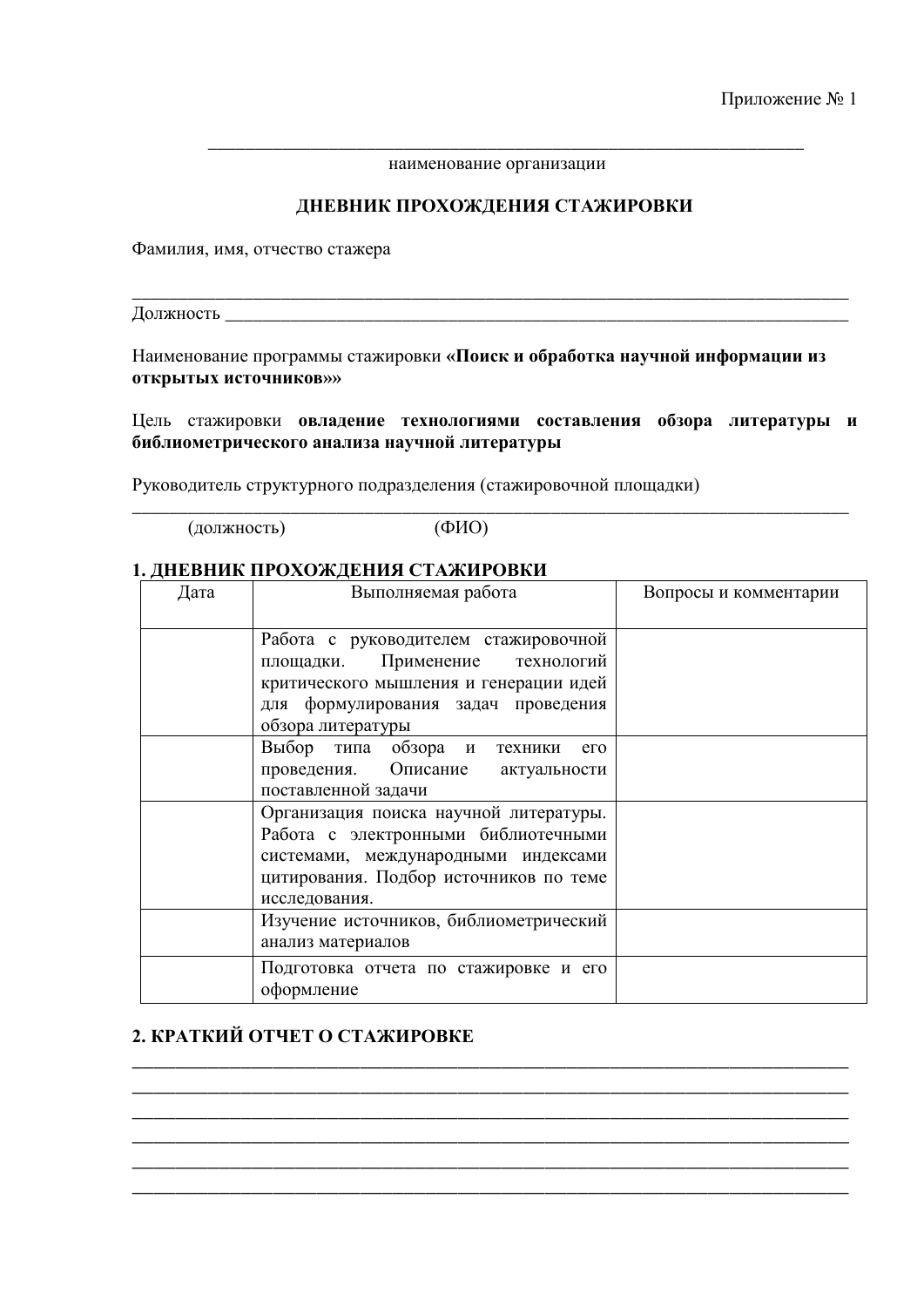| дата      | подпись стажера                         | расшифровка подписи |                       |
|-----------|-----------------------------------------|---------------------|-----------------------|
| Должность | Руководитель структурного подразделения |                     |                       |
|           | (подпись)                               |                     | (расшифровка подписи) |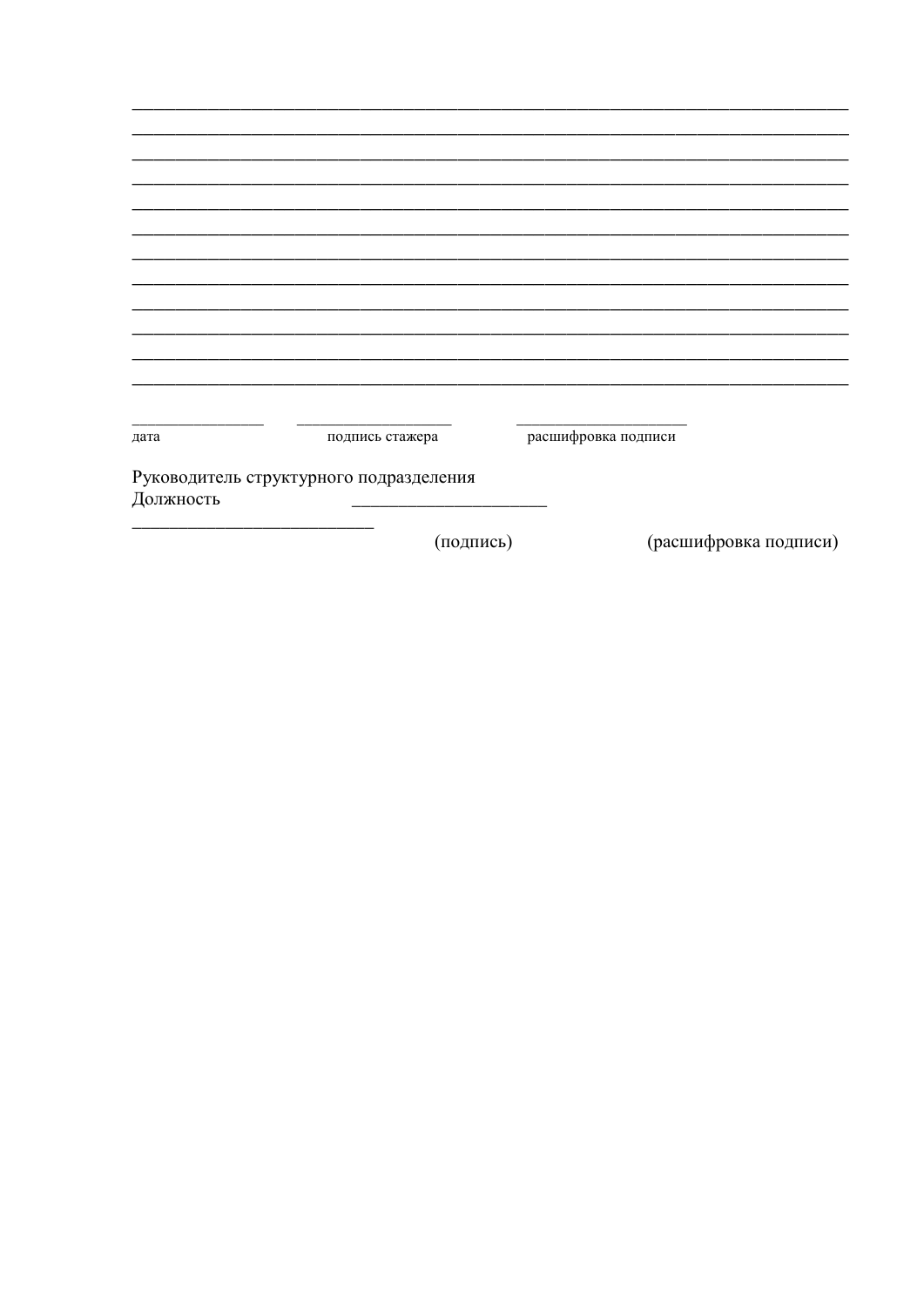#### Требования и критерии оценивания индивидуального проекта

1. Индивидуальный проект представляет собой разработку программы научноисследовательского семинара НПР или обучения персонала в организации для овладения технологиями критического мышления и внедрения научно-исследовательской компоненты в методы и содержание программ обучения взрослых.

2. Содержание и реализация научно-методического семинара может быть ориентирована на поиск и составление обзоров литературы по различных аспектам творческой деятельности обучающихся; написание статей и продвижение результатов научных исследований научно-педагогических работников в глобальных индексах цитирования; повышение профессионального уровня научно-педагогических и административно-управленческих работников. Необходимо учитывать специфику научных направлений организации и/или структурного подразделения и учитывать приоритетные направления обновления навыков и приобретения компетенций граждан с учётом региональных и отраслевых потребностей в соответствии с приказом Минобрнауки России от 29.03.2019 №178 и с учётом приоритетных направлений развития науки, технологий и техники Российской Федерации, установленных Указом Президента Российской Федерации от 07.07.2011 № 899.

3. Приобретаемые компетенций участников научно-методического семинара:

разработка и продвижение востребованных образовательных программ для целевых аудиторий с учетом требований профессиональных стандартов, современных технологий преподавания, формулирования образовательных результатов и использования релевантных способов их оценки;

овладение современными образовательными технологиями обучения взрослых, изучение возрастно-психологических и индивидуально-психологических особенностей граждан;

формирование компетенций наставников для молодых специалистов, востребованных в реальном секторе экономики субъекта Российской Федерации;

овладение технологическими навыками, востребованными на предприятиях работодателей, для развития которых предполагается обучение слушателей;

формирование способности учитывать особенности нозологических групп инвалидов и обучение методикам реализации образовательных программ для инвалидов и лиц с ОВЗ.

4. Проект должен включать:

• ТИТУЛЬНЫЙ ЛИСТ:

цель и задачи научно-исследовательского семинара (обоснование ее актуальности);

- план проведения семинара;
- содержание рассматриваемых вопросов;
- форма контроля знаний и оценочные средства для осуществления контроля;
- используемые образовательные технологии;

перечень основной и дополнительной учебной литературы, необходимой для освоения материала.

5. Защита проекта будет осуществляться на основе рецензирования преподавателями программы.